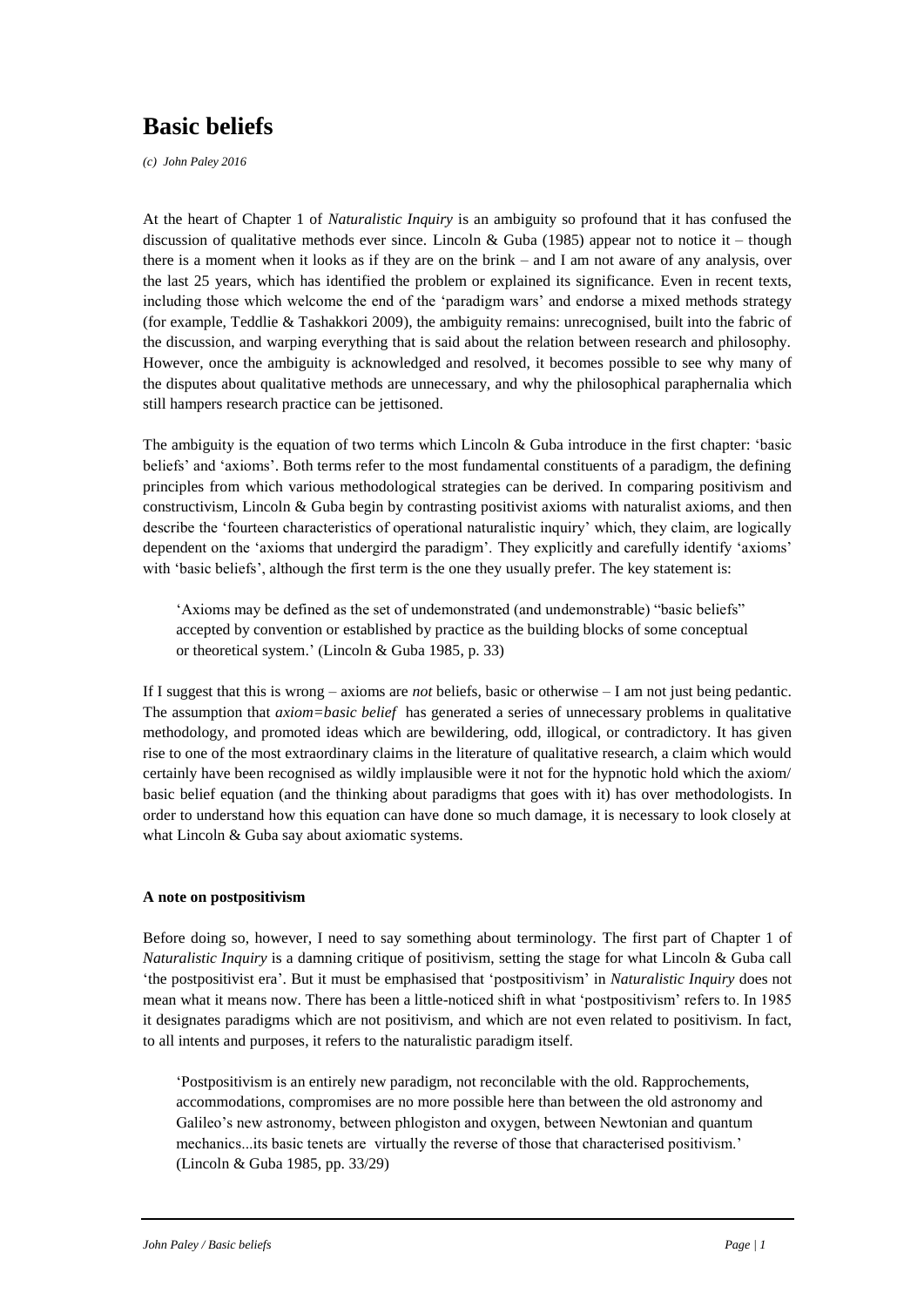This is quite clearly at odds with the accepted meaning of 'postpositivism' now, a sort of watered down, slightly more moderate version of positivism. In the current paradigm contrast tables, postpositivism is basically positivism-plus-qualifications. It is no less realist, but it claims that reality can only be known imperfectly and probabilistically; whereas positivism is naively realist, imagining reality to be fully and objectively 'apprehendable'. Similarly, while positivism is associated with experimental design and the aim of verification, postpositivism goes in for a 'modified' experimental strategy and the falsification of hypotheses. When Lincoln & Guba (2003) consider the extent to which paradigms are compatible with each other, they confirm that it is possible to 'blend elements of one paradigm into another', especially if the paradigms 'share axiomatic elements' (p. 267). Their example is a rather interesting one: 'So, for instance, positivism and postpositivism are clearly commensurable.' They add: 'Commensurability is an issue only when researchers want to "pick and choose" among the axioms of positivist and interpretivist models' (p. 267). There can be no question, then, that for Lincoln & Guba today, postpositivism is just positivism-lite.

In 1985, however, the 'postpositivist era' is something that Lincoln  $\&$  Guba welcome. It names, not a qualified positivism, but non-positivism or anti-positivism. It is more or less synonymous with what is now called constructivism. Not content with comparing the positivism/postpositivism distinction with that between phlogiston and oxygen, they suggest:

We are dealing with an entirely new system of ideas based on fundamentally *different* – indeed, sharply contrasting – assumptions... What is needed is a transformation, not an add-on. That the world is round cannot be added to the idea that the world is flat' (Lincoln & Guba 1985, p. 33; italics in original).

In *Naturalistic Inquiry*, it is safe to say, postpositivism is *not* the almost acceptable face of positivism. It is a new kind of thing entirely. Precisely when this change in the meaning of 'postpositivism' took place is difficult to say, but Guba (1990) has already shifted, saying that 'postpositivism is best characterised as a modified version of positivism' (p. 20). Interestingly, however, he gives no sign that he is aware of the shift in meaning he has accorded the term. Other authors give no sign of being aware of it, either. Not surprisingly, in 1990 most writers were drawing on the 1985 interpretation (for example, Borland 1990), and nine years later, some of them still were (Greenstreet 2006). Indeed, examples can be found as late as Patomäki & Wight (2000) and O'Leary (2004).<sup>1</sup> For the most part, however, the term 'postpositivism' is understood as Lincoln & Guba (2003) understand it.<sup>2</sup> This usage is now so well established that, when Teddlie & Tashakkori (2009) notice Lincoln & Guba referring to postpositivism in the 1985 book, they assume it is intended in the 2003 sense. 'In their initial formulation... Lincoln  $\&$ Guba presented two paradigms: *constructivism* (labelled naturalism) and *positivism*. Though they also discussed *postpositivism* they did not include it in their table of contrasts' (p. 85, italics original). The fact that Lincoln & Guba (1985) intend 'postpositivism' to *designate* constructivism eludes them.

At any rate, having introduced the idea of a radically new, transformation-not-add-on, postpositivist era, Lincoln & Guba (1985) continue: 'To make this point crystal clear, it is worth making a brief digression into the nature of axiomatic systems' (p. 33). This is the digression we need to consider carefully.

## **Axiomatic systems**

An axiomatic system is a purely formal array of statements. A small number of these, the 'axioms', are the statements from which all the others, known as 'theorems', are logically derived. Any statement, if it is a theorem of the system, can be proved through the application of logic to the original axioms.<sup>3</sup> In some cases, the theorem will be derivable directly from the axioms; in others, it will be derivable from theorems that have already been proved. The system is not limited in terms of the number of statements it contains: as new theorems are proved, they become part of the array. The whole system is a hierarchy: axioms, theorems derived from axioms, theorems derived from previous theorems, and so on.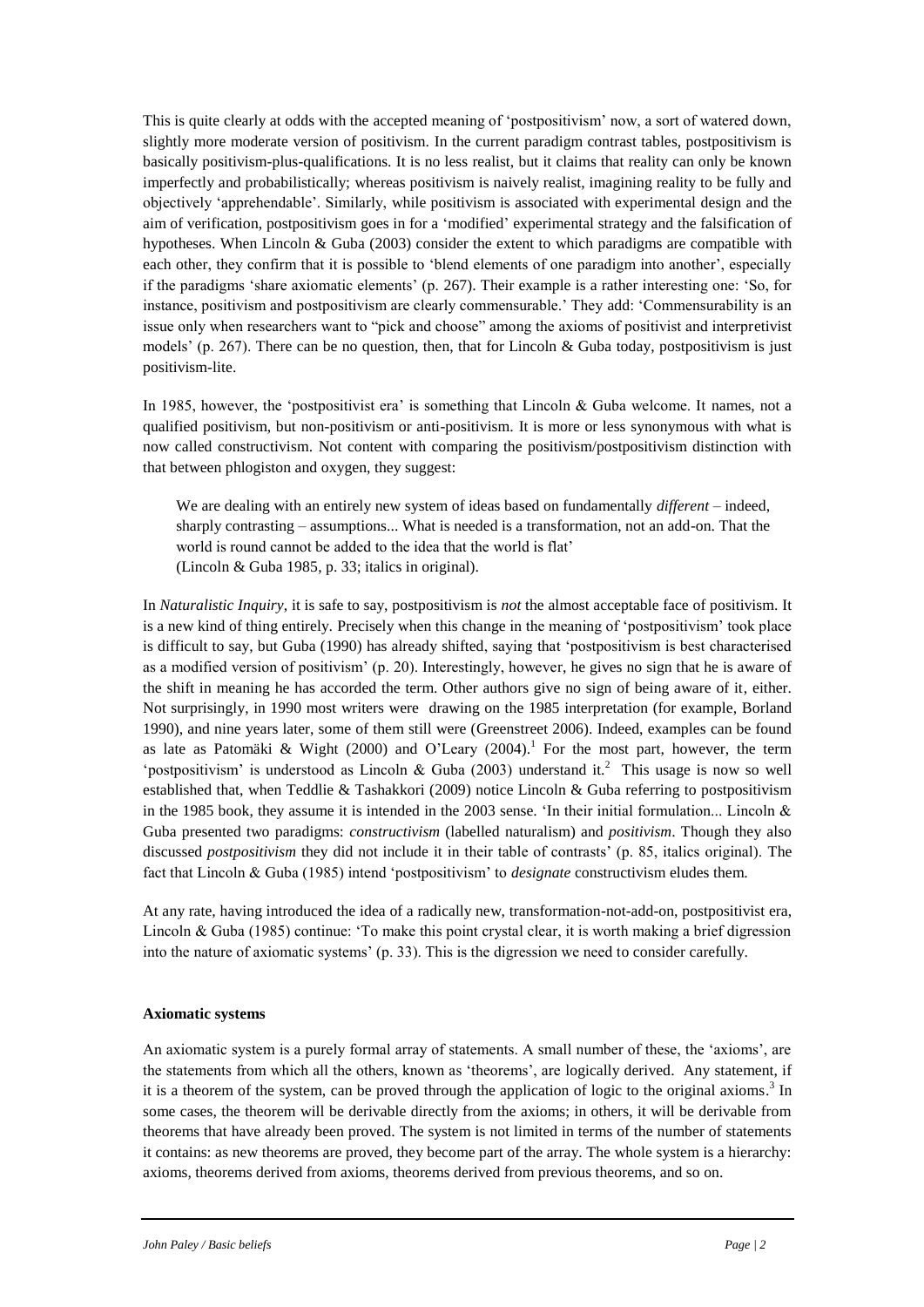In view of the crucial point I want to make in a moment, it will be useful to have a simple example of a formal, axiomatic system.<sup>4</sup> So here are the axioms of something I will call the *Emoticon system*. Think of this system as a game, and think of the axioms as stating the rules by which the game must be played. The *Emoticon* system is about symbols appearing in sequences.

#### *Axioms*

- [1] Sequences may be formed by a single symbol, or by placing symbols adjacent to each other.
- [2] Only the symbols  $\odot$  and  $\odot$  can occur in a sequence.
- [3]  $\circledcirc$ , but not  $\circledcirc$ , can stand alone.
- [4] An occurrence of  $\odot$  cannot stand adjacent to another occurrence of  $\odot$ .
- [5] An occurrence of  $\odot$  cannot stand adjacent to another occurrence of  $\odot$ .

This may look trivial, or highly abstract, or daunting, or any combination of the three. But that, a little later, is part of the point. Bear with me. In the meantime consider a theorem which can be derived from these axioms.

#### *Theorem*

In any given sequence, occurrences of  $\odot$  must alternate with occurrences of  $\odot$ .

And here is the proof.

|   | <i>Proof</i> A If $\heartsuit$ occurs in the sequence, it cannot stand adjacent to another $\heartsuit$ . | [4]    |
|---|-----------------------------------------------------------------------------------------------------------|--------|
|   | Therefore, if $\odot$ stands between two symbols, both must be $\odot$ .                                  |        |
|   | C If $\otimes$ occurs in the sequence, it cannot stand adjacent to another $\otimes$ .                    | [5]    |
| D | Therefore, if $\otimes$ stands between two symbols, both must be $\otimes$ .                              |        |
| E | Therefore, in any sequence, $\odot$ must alternate with $\odot$ .                                         | 1B, DI |

Formal language can sometimes be rather confusing, so I will quickly illustrate how this proof works. Imagine a sequence of four symbols, and suppose that one of the middle two is  $\heartsuit$ . What symbols must stand either side of  $\mathcal{D}$ ? In other words, given the following sequence:

 $(i)$   $(ii)$   $\odot$   $(iii)$ 

what symbols must occur in slots (ii) and (iii)? Well, consider (iii). We know from axiom [4] that  $\heartsuit$ can't be adjacent to another  $\heartsuit$ ; and since, by axiom [2], there are only two possibilities,  $\heartsuit$  and  $\heartsuit$ , (iii) must be occupied by  $\odot$ . The same reasoning applies to slot (ii). So now we have:

(i)  $\odot$   $\odot$   $\odot$ 

What symbol must occur in slot (i)? We know from axiom [5] that  $\otimes$  cannot be adjacent to another  $\otimes$ . So, given that there are still only two possibilities, (i) must be  $\mathcal{O}$ . The sequence therefore looks like this:

 $\circledcirc$   $\circledcirc$   $\circledcirc$ 

It's easy to see that this must apply to sequences of any length, so  $\circledcirc$  must alternate with  $\circledcirc$ , however long the sequence is.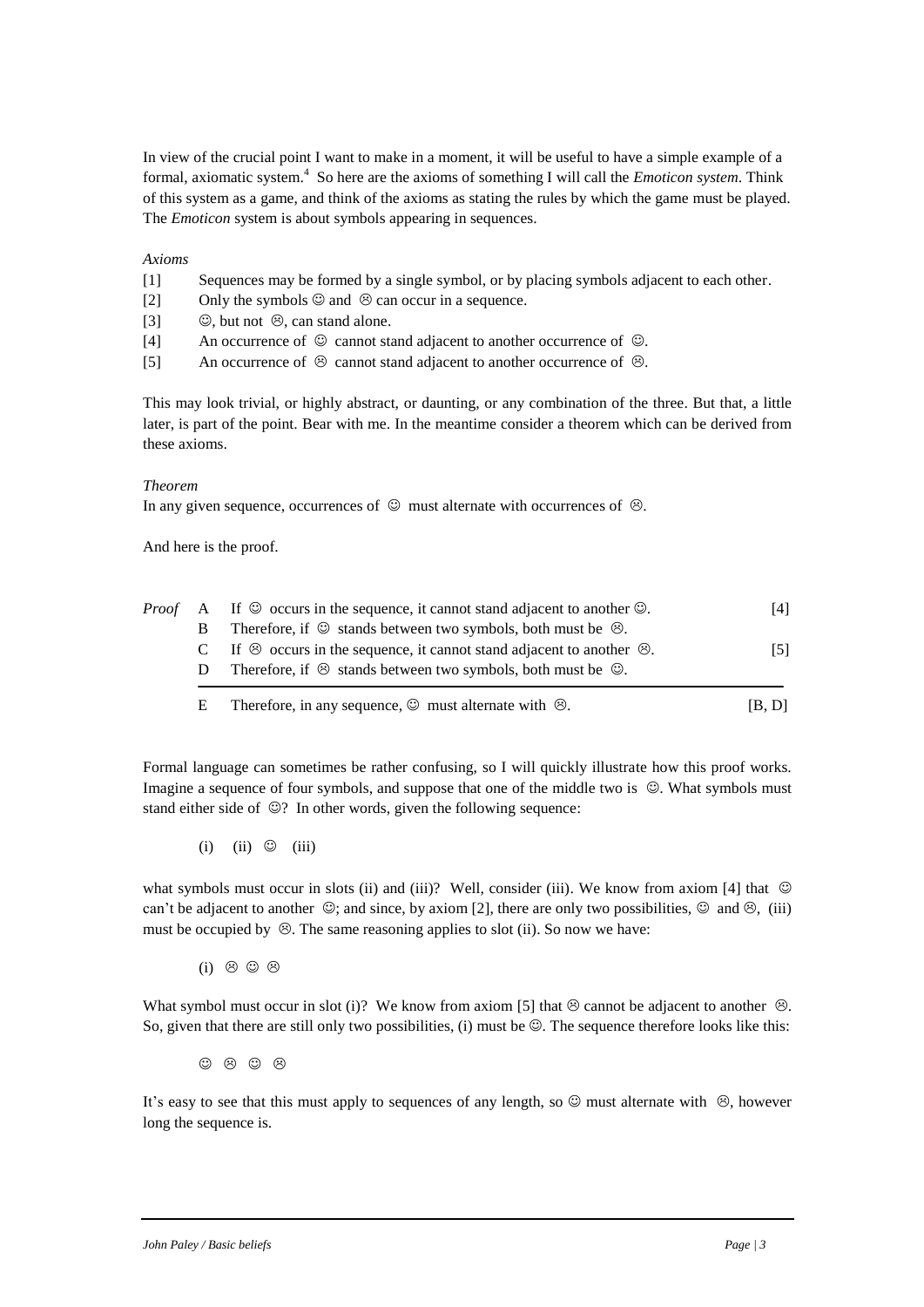The *Emoticon* system, like any axiomatic system, is an exercise in pure logic. It is a deductive hierarchy. If the axioms hold, then it follows that all the theorems hold as well, because the theorems are logically deduced from the axioms. The axioms *entail* the theorems, even though in some axiomatic systems it can be difficult to determine what all the theorems are – and to prove that they can be deduced from the axioms – because logic can be a difficult discipline when we get beyond the simplest implementations of it.

The point of this example is simple but enormously important. Axiomatic systems, like this one, do not describe the real world. They are not intended to. The system's axioms, for example, are not an attempt to say what any part of the world is like. Consequently, they are neither true nor false (the same applies to the theorems). As I suggested earlier, the axioms are more akin to the rules of a game, and the system itself is like a game which can be played with those rules. A move in the game is made by generating a theorem, and deriving it logically from the axioms. So the axioms don't describe anything, in the same way that the rules of chess don't describe anything. And the theorems don't describe bits of the world for the same reason that chess moves don't describe bits of the world.

It turns out, however, that some axiomatic systems can be applied to the world. The *Emoticon* system clearly cannot be, but the best known example – Euclidean geometry – can. The difference is that, while there is nothing in the world that corresponds to the *Emoticon* system (or chess, for that matter), there *is* something in the world that corresponds to the Euclidean system. That something is space, the threedimensional reality in which we live. Euclid's five axioms are:<sup>5</sup>

- [1] A straight line can be drawn from any point to any other point.
- [2] A straight line can be extended indefinitely.
- [3] A circle is a figure drawn around a central point in such a way that the length of a straight line drawn from the centre to any point on the circumference will be the same as the length of any other straight line drawn from the centre to a different point on the circumference.
- [4] All right angles are equal to one another.
- [5] Given a point, and any straight line which does not run through it, only one line can be drawn through the point in such a way that it is parallel to the first line.

These axioms are obviously more sophisticated than the axioms of the *Emoticon* system, but the principle is the same. Astonishingly, every theorem in geometry can be logically deduced from these five axioms. For example, Pythagoras's Theorem: in any right-angled triangle, if you square the lengths of the two shortest sides and add the results together, the total will be the same as the square of the length of the longest side. How you get, logically, from the five axioms to Pythagoras does not, of course, concern us here. But the fact is that it can be done, even if it is a more complex business than getting from the five axioms of the *Emoticon* system to the one simple theorem proved above.<sup>6</sup>

Unlike the *Emoticon* system, the Euclidean axiomatic system matches the world, because the world contains points, straight lines, angles and circles, even if a real-world straight line is never *perfectly* straight, and even if a real-world circle is not *perfectly* circular. This is what makes it invaluable. We can use Euclid to anticipate what the world will be like, and consequently do useful things like make maps, build roads, and design buildings. If we measure the two short sides of a right-angle triangle occurring in the world, we don't need to measure the longest side because Pythagoras's theorem tells us how long it will be. If two opposite angles of a four-sided figure are right angles, then both of the two remaining angles will be right angles as well. If two straight lines intersect, forming four angles, then each pair of opposite angles will be same size. And so on. All of these (very simple) examples are theorems which can be deduced from the five axioms; but they are true in reality as well, because Euclidean geometry is a good match for the real world. It is parallel to the world, so to speak; and each of its theorems can be read off on to a corresponding part of it.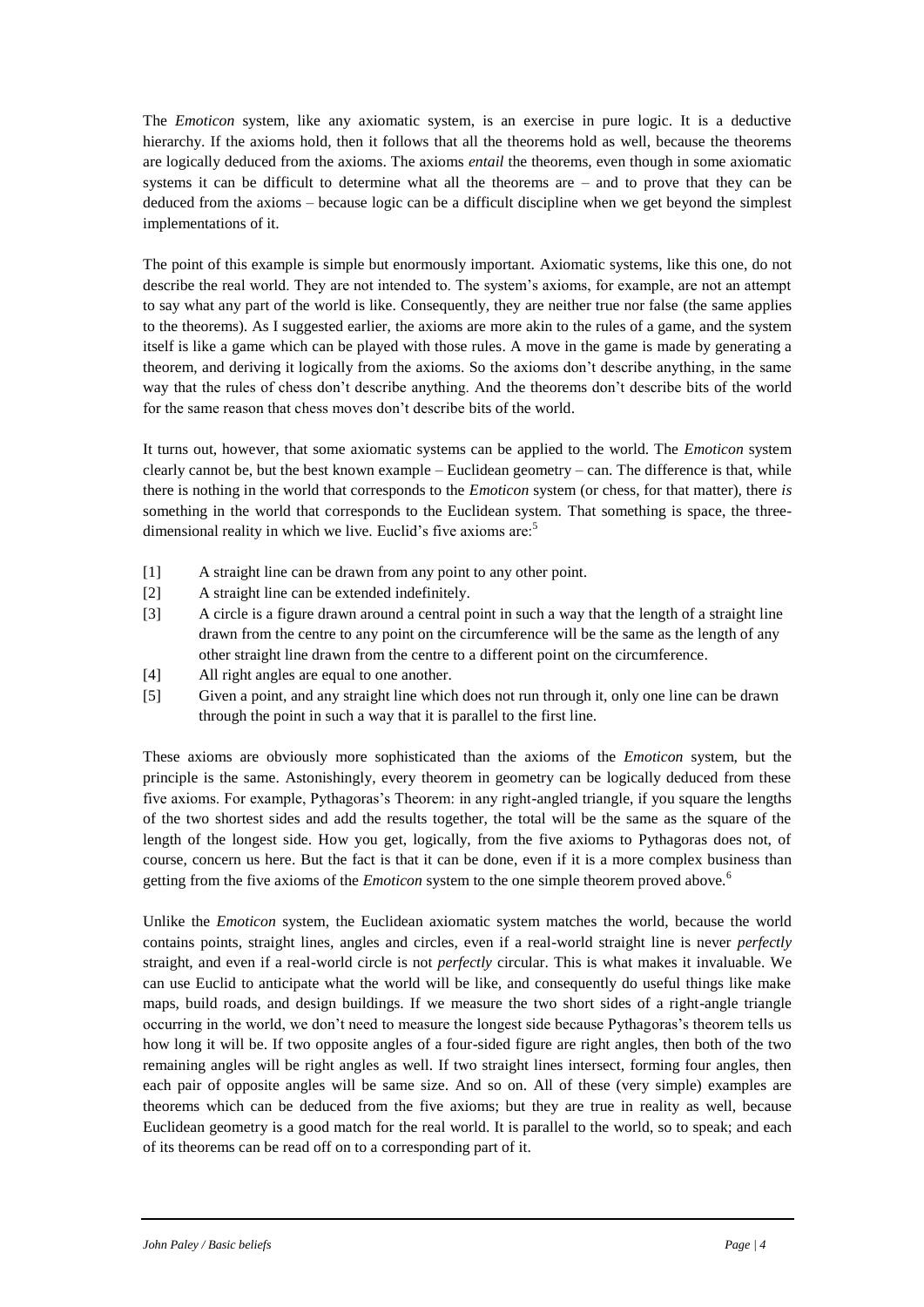I have used Euclidean geometry as an example because that is what Lincoln & Guba (1985) do. Unlike Lincoln & Guba, I have compared it to the *Emoticon* system in order to bring out the fact that Euclid is just a logical system which fortuitously can be applied to the world. In effect, it is no more than a happy accident that there is a correspondence between the world and this abstract, formal, logically deductive, axiomatic system. The same happy accident obviously did not occur with the *Emoticon* system.<sup>7</sup>

We now come to an interesting complication. Until the  $19<sup>th</sup>$  century, it was assumed that the whole of space was Euclidean, that the Euclidean system applied to the entire universe. The angles of a triangle with sides measuring billion of miles would still add up to 180°, exactly the same as the angles of a triangle whose sides are only a few centimetres long. But this turns out not to be correct. When applied on the cosmic scale, Euclidean theorems simply do not work. The correspondence between Euclidean geometry and the world, which is reliable in local space, breaks down completely in cosmic space. The system that works for modestly sized things like tables, buildings, countries, and even planets, does not work for things the size of galaxies and galaxy clusters.

There is, however, a different axiomatic system which *does* work on the cosmic scale. This alternative was originally discovered by accident in the  $18<sup>th</sup>$  century, when a mathematician named Saccheri tried to determine the consequence of negating Euclid's fifth axiom. In other words, he adopted as Axiom 5 the following postulate:

[5] Given a point, and any straight line which does not run through it, *more than one line* can be drawn through the point in such a way that they are parallel to the first line.

He retained the other four Euclidean axioms just as they were, and experimented to see what theorems he could deduce from the new set of five. His aim was to find a contradiction in the new system, which would show that Euclid's fifth axiom could itself be deduced from the first four. In the event, he failed, although he derived many odd-looking results, none of which fit the local, three-dimensional space we are familiar with (Ryan *et al.* 2010). Subsequently, another mathematician, Gauss, realised that Saccheri had unwittingly invented a new axiom system, and that other geometries, different from the Euclidean, were possible, even if they did not (apparently) correspond to reality. Such geometries were worked out in detail during the  $19<sup>th</sup>$  century, and eventually Einstein used a non-Euclidean geometry associated with Lobachevsky and Riemann as a basis for the general theory of relativity. This, then, is the alternative which works on the cosmic scale; and, if translated into Euclidean terms, Riemannian geometry implies that space is *itself* curved. (Wolfe 2007 has a good introduction to the history and foundations of non-Euclidean geometry.)

In summary, there are two different axiomatic systems, two distinct geometries: the Euclidean and the Riemannian.<sup>8</sup> Each system is internally consistent, its theorems logically derived from its axioms; but they are incompatible with each other. Thanks to the one axiom they do *not* have in common, Euclidean theorems contradict Riemannian theorems, and vice versa. Euclid is a brilliant fit for local space; where Riemann fails badly; but Riemannian geometry works for cosmic space, where Euclid breaks down. So for local-space jobs, such as map making and carpentry, we use Euclidean geometry. For cosmic space calculations, we use Riemann. It is a good example of horses for courses. The different geometries work on different scales, for different tasks, and in different contexts.

## **Paradigms as axiomatic systems**

Lincoln & Guba discuss axiomatic systems in a 'brief digression' on pp. 33-36 of *Naturalistic Inquiry*. One of their conclusions takes the point I have just made about the application of alternative geometries, and generalises it to axiomatic systems as a whole: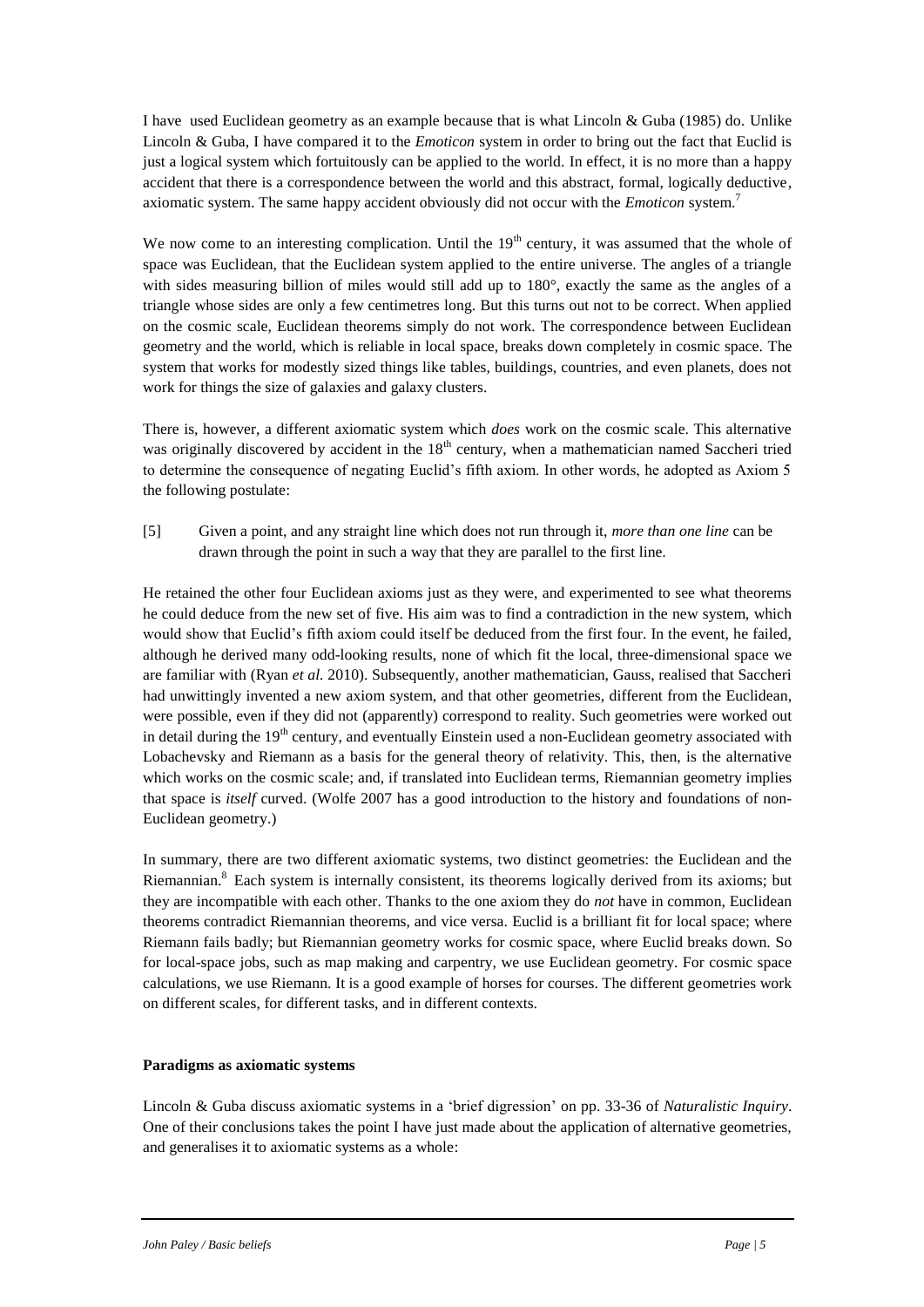'Different axiom systems have different utilities depending on the phenomena to which they are applied. These utilities are *not* determined by the nature of the axiom system itself but by the interaction between the axioms and the characteristics of the area of application. Thus Euclidean geometry is fine for terrestrial spaces, but Lobachevskian geometry is preferred for interstellar spaces... A decision about which of several alternative axiom systems to use in a given case is best made by testing the "fit" between each system and the case.' (Lincoln & Guba 1985, p. 36)

They continue: 'We are ready now to deal with the axioms of the particular postpositivist paradigm we advocate in this book, which we will term the "naturalistic paradigm"'; and they proceed to specify the five axioms of this paradigm in the following section.

At this point, then, two things are reasonably clear. First, a paradigm, as Lincoln & Guba understand it, is an axiom system akin to Euclidean or Lobachevskian geometry. Second, the unavoidable implication of the brief digression, and the conclusions they draw from it, is that positivism and naturalism, the two paradigms under consideration, will 'have different utilities depending on the phenomena to which they are applied'. Presumably, it is another case of horses for courses. Positivism will work in some research contexts, naturalism will work in others, just as Euclid works in local space and Lobachevsky works in interstellar space. The decision about which paradigm to use in a given case will be made 'by testing the fit between' each paradigm and the case concerned; and it is quite natural, having read the digression, to anticipate that at some stage there will be a discussion of the criteria which should be taken into account when this kind of decision gets made.

But this is not what happens. The remainder of Chapter 1 is taken up with a specification of the axioms of the positivist and naturalist paradigms, and an account of the fourteen 'characteristics of operational naturalistic inquiry'. While Lincoln & Guba do not confirm this explicitly, these characteristics appear to be the equivalent of theorems. They are justified by two considerations, one of which is 'their logical dependence on the axioms that undergird the paradigm' (p. 39), while the other is their 'coherence and interdependence'. Strictly speaking, the theorems/characteristics are not deduced logically from the five axioms of naturalism, but in most cases a plausible argument is constructed to suggest that they follow from the axioms as specified. Although an equivalent set of positivist theorems is not presented, there is no reason to doubt, just before the chapter closes, that the analogy between paradigms and geometries is still in force, and that the research contexts which best 'fit' positivism and naturalism, respectively, will be the topic of a subsequent discussion. However, the final section, 'An overview', plants the first seeds of doubt: 'Chapters 3 through 7... make the case that the naturalistic version of these axioms provides a better fit to sociobehavioural phenomena at least, if not to all phenomena' (p. 44). There is no mention of 'different utilities' here, and this brief comment (it turns out) represents a crucial turning point in the argument. From here on, the carefully constructed analogy between paradigms and axiomatic systems is apparently abandoned.

This is abundantly clear at the very beginning of Chapter 2, where the naturalistic paradigm is referred to as 'a logical successor to the positivist point of view', and it is suggested that 'accepting naturalism... is a '*revolutionary* move' (p. 47). The grounds for this suggestion are presented in the course of Chapter 2, but are summarised like this:

'The paradigm is resonant with vanguard thinking in almost every formal discipline that exists; if one is interested in inquiry that is ongoing at the forefront of disciplines, the naturalistic paradigm is *the* paradigm of choice, the paradigm that provides the best fit to virtually all phenomena.'

(Lincoln & Guba 1985, p. 50; italics in original)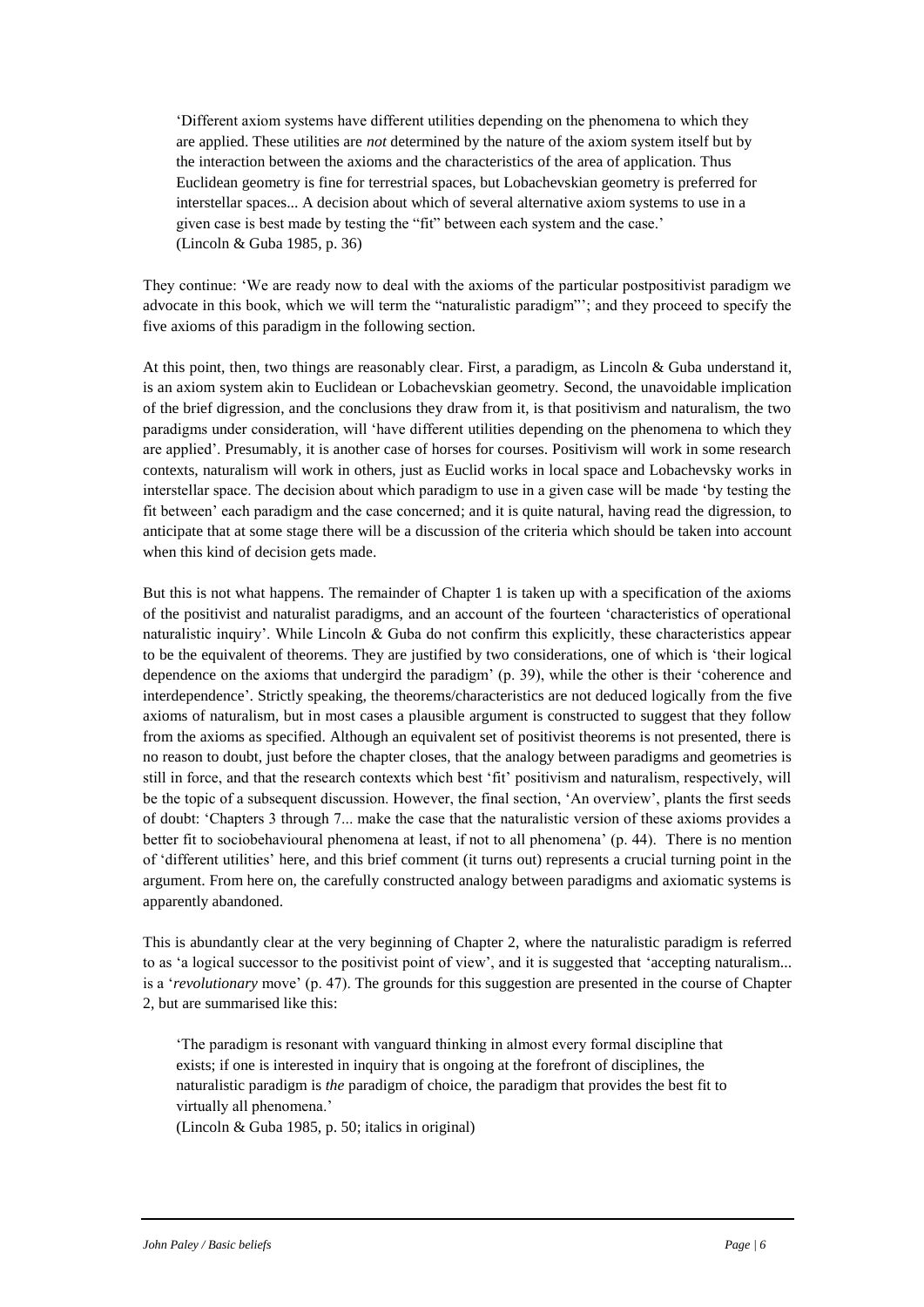Throughout the chapter, the naturalistic paradigm is portrayed as 'the paradigm of choice in virtually every scholarly field', with the rhetoric shifting from 'different axiom systems have different utilities, depending on the phenomena concerned' to 'naturalism is preferable to positivism across the board'. The language of alternative axiomatic systems, fit-for-purpose in different contexts (by analogy with Euclidean and Lobachevskian geometry), has been replaced by the language of revolution, and a move from the old, worn out, positivist paradigm to its new, improved, vanguard-thinking, logical successor. Rather than a discussion of the criteria for determining the different contexts in which positivism and naturalism can legitimately be applied, we are offered a set of reasons for preferring naturalism on all occasions, given that it reflects cutting-edge thinking in every discipline, and fulfils the requirements of disciplined enquiry better than positivism does.

In the space of a few pages, then, Lincoln & Guba create an analogy between paradigms and alternative geometries, and then abandon it. In its place, they propose a paradigm revolution, with the old positivist notions being overturned by *arriviste* naturalism, and discredited concepts such as linear causality and mechanism giving way to mutual causality and holographic metaphors. However, if we step back from the focus on the 'brief digression', which introduced the idea of axiomatic systems, it becomes apparent that there is a certain continuity here. After all, the first part of Chapter 1 provides a vigorous critique of positivism, laying bare its inadequacies, and arguing that it has '*at least two consequences that are both repugnant and unfounded*', not to mention '*five assumptions that are increasingly difficult to maintain*' (pp. 27-8, italics in original). The language of this section riffs constantly on the theme of 'what it is no longer possible to believe', and the ways in which the positivist paradigm falls short. Positivism 'leads to inadequate conceptualisations of what science is', and is unable to 'deal adequately' with the problem of induction (p. 25-6).<sup>9</sup> It is inconsistent with 'emergent conceptual/empirical formulations', examples of which are Gödel's Incompleteness Theorem, Heisenberg's Uncertainty principle, and Bell's Theorem (pp.  $27-8$ ).<sup>10</sup> Its shortcomings are now so obvious and inescapable that 'a significant number of vanguard scientists have abandoned the paradigm and moved into the postpositivist era' (p. 28).

This is not how one would expect an axiomatic system, with its own context-dependent utilities, to be described. No mathematician, for example, would describe Euclid as 'repugnant and unfounded', or suggest that it had been discredited by nineteenth century writers such as Lobachevsky and Riemann. On the other hand, it *is* the kind of argument that one would expect from an author intent on substituting one paradigm for another. Instead of arguing that positivism works in certain contexts but not in others, as the 'brief digression' implies, the main thrust of the chapter appears to be: positivism has failed.

So, looking at the first two chapters from a wider angle, the overall narrative seems to be: the positivist paradigm is no longer credible, and should be replaced by naturalism, a paradigm which reflects recent intellectual developments in a range of different disciplines. If that is the basic argument, as it appears to be, it is the section on axiomatic systems which suddenly looks anomalous. Why, in the middle of a forceful criticism of positivism – to be followed by an extended account of its proposed replacement – do Lincoln & Guba insert a 'digression', the point of which is to suggest that naturalism and positivism are in fact alternative axiom systems, akin to Euclid and Lobachevsky? What accounts for this curious detour from the principal line of thought?

I will answer this question a bit later. For now, I will summarise by saying that Chapter 1 of *Naturalistic Inquiry* presents two different conceptions of paradigms. One portrays them as axiom systems, and the other portrays them as sets of 'basic beliefs'. Axiomatic systems are *non-competing* alternatives, akin to Euclidean and Lobachevskian geometries: each system is applicable to specifiable contexts. Conversely, sets of basic beliefs are *competing* alternatives: they provide rival theoretical accounts and conflicting methodological prescriptions. I have already examined what Lincoln & Guba have to say about axiom systems in some detail, and in a moment I will take a closer look at the 'basic beliefs' alternative. First, however, I want to comment briefly on Lincoln & Guba's intellectual sources for the 'new paradigm'.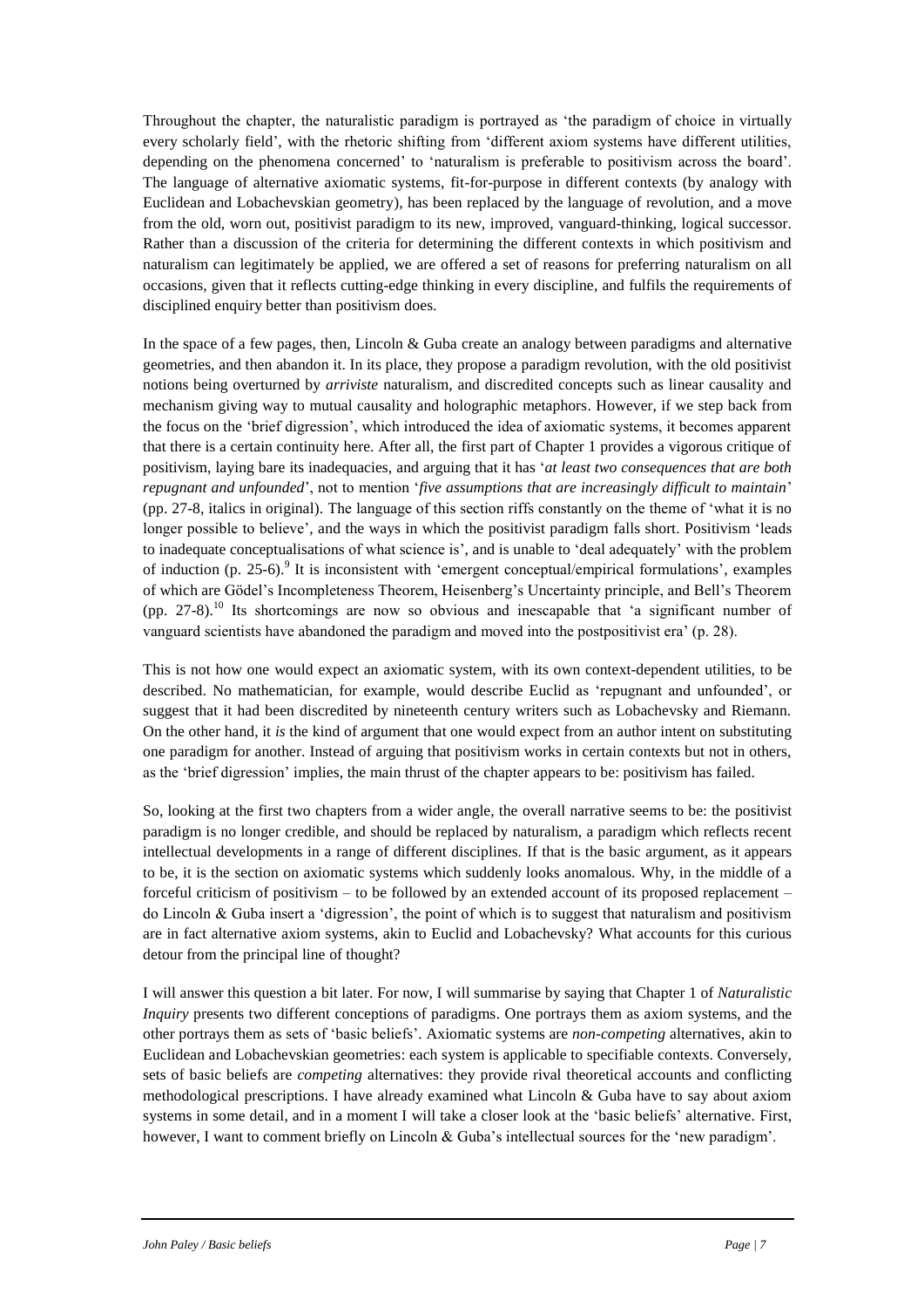# **The 'new paradigm' of Schwartz and Ogilvy**

According to Lincoln & Guba, the 'most compelling' reason for thinking that the naturalistic paradigm is legitimate is the fact that it 'resonates' with 'the new paradigm of thought and belief' (p. 50); that is, with the 'the major basic beliefs that... now characterise emergent, vanguard thinking in virtually every major discipline' (p. 65). Chapter 2 is largely devoted to an exposition of these major basic beliefs, and to a demonstration that they overlap with, and lend support to, the 'axioms' of naturalism.

Surprisingly, they cite only one source for the 'new paradigm' and the vanguard thinking to which they refer. This is a short monograph by Schwartz & Ogilvy (1979), which was commercially produced by SRI International, and which has never been available in a journal, or through an academic publisher, or on the internet.<sup>11</sup> The monograph is a distillation of concepts which are said to be 'currently emerging' in a wide variety of disciplines: physics, chemistry, neuroscience, evolution, mathematics, philosophy, ecology, linguistics, psychology, politics and the arts. The idea is that all these fields reflect the arrival of a 'new paradigm', diametrically opposed to the 'old paradigm' (associated, by Lincoln & Guba, with positivism); and Schwartz & Ogilvy abstract seven 'major characteristics' of this new paradigm, which are exhibited by 'vanguard thinking' in all the listed disciplines. It is these characteristics which Lincoln & Guba claim 'resonate' with their account of naturalism.

To the 2014 reader, the ideas presented in the 1979 monograph seem superficial, confused, and quite badly dated. To some degree, this is not surprising: any understanding of 'the next big thing' is likely to seem, 35 years later, quaint, lopsided, and anachronistic. What is more unusual is that (in effect) Schwartz & Ogilvy remain influential – consequent on Lincoln & Guba's appropriation of their ideas – despite the fact that their view of the theoretical options available across the disciplines is now obsolete. Although the plausibility, or otherwise, of the 'seven characteristics' is not here my main concern, I will briefly discuss two or three examples because they illustrate an important point: in most cases, either the 'new paradigm' ideas do not, in retrospect, have the significance Schwartz & Ogilvy attribute to them, or alternatively they have been comfortably incorporated into the 'old paradigm'. Here, then are some of the claims that Schwartz & Ogilvy make.

First example: *'It is no longer sufficient to abstract out for intense study one or a few elements while holding everything else "constant".'* Not only is this, in retrospect, a wild generalisation, it was also extremely implausible at the time. Current philosophy of science acknowledges that the strategy of 'decomposition' – studying the behaviour of a system's components separately, in order to explain the behaviour of the system as a whole – does not always work. Some systems are non-decomposable. But there are numerous systems which *are* decomposable, or nearly decomposable; and the only way to find out whether a particular system is decomposable or not is to try the decomposition strategy first, and see what happens. So the claim that abstracting out 'is no longer sufficient' overshoots the scientific facts by a considerable distance. With some systems, the study of individual elements separately *can* explain the behaviour of the system as a whole; with others, it can't. It all depends on the kind of system you are proposing to study. For the best discussion of these issues, see Bechtel and Richardson (2002), a volume originally published in 1993, and a wonderfully detailed guide to explanation in the life sciences.

Second example: '*As systems become more and more complex, they "develop unique properties" that cannot be accounted for or predicted from the properties of parts.'* The problem here is the overly casual pairing of 'accounted for' and 'predicted'. The development of 'complexity theory' in the past thirty years shows that, although the behaviour of many complex systems cannot be *predicted* from the properties of their parts, it does not follow that this behaviour cannot be *explained* by reference to these properties (Wickens & Hollands 2000). The behaviour of some systems has to be observed; it cannot be anticipated purely by examining its components. However, once the system's behaviour is understood, then – often, if not always – it can be explained by showing how the components interact. So even a complex system can be explained by reference to the organisation of its components (and, in any case, not all systems are complex). On this point, too, Bechtel & Richardson (2010) is an excellent source.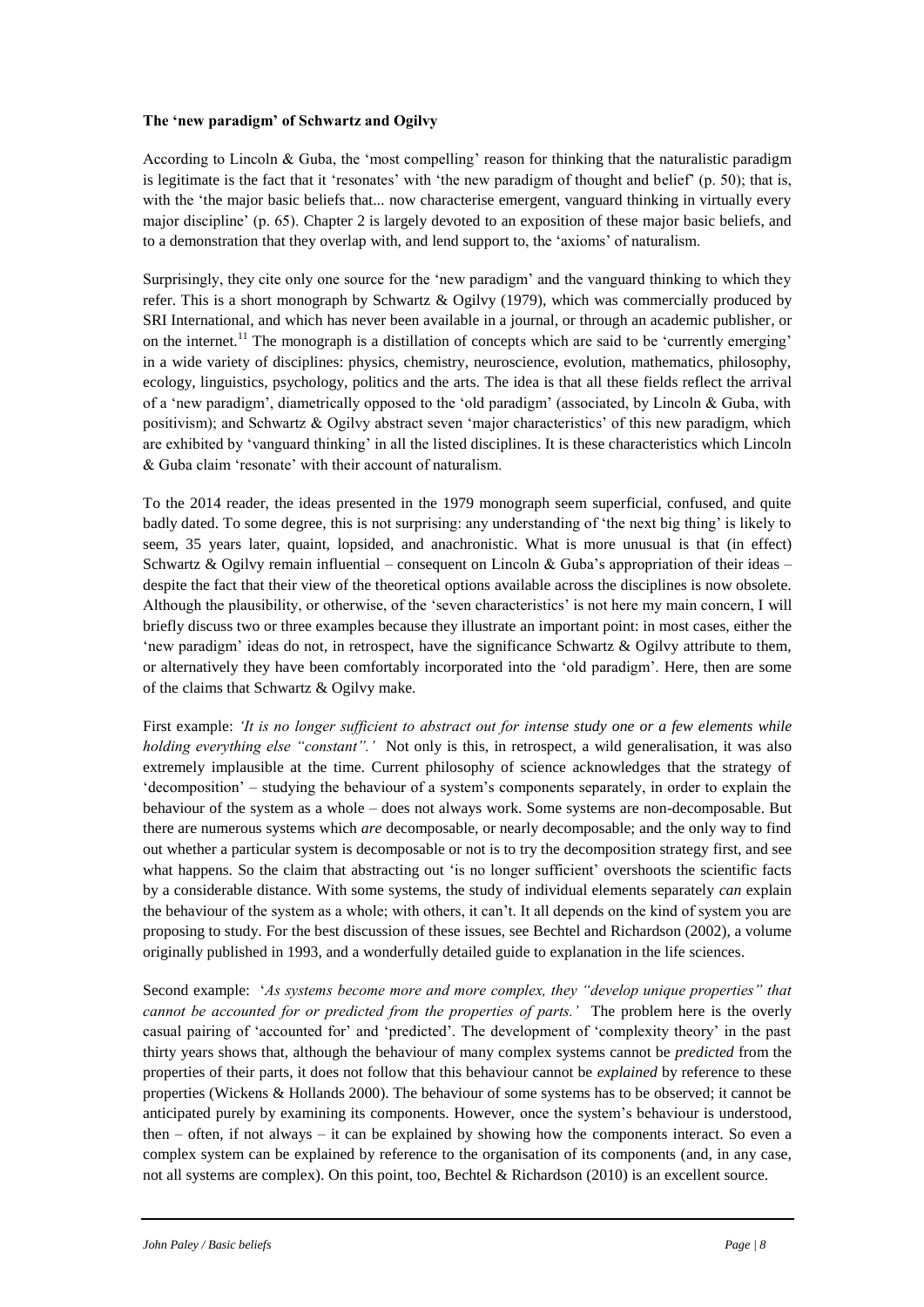Third example. *'Movement from mechanical to holographic images... While the whole is more than the sum of its parts, each part contains the whole within itself.'* This claim implies that the holographic metaphor is inconsistent with, and will replace, the mechanistic metaphor; but, in fact, both mechanism and holography remain viable ideas in different contexts. First, mechanism remains at the very centre of debate in both the philosophy of science (Machamer *et al.* 2000, Glennam 2002, Bechtel & Abrahamsen 2002), and the philosophy of social science (Hedström & Swedberg 1998, Hedström 2005, Elster 2007). Secondly, however, holographic ideas are now prominent in quantum gravity and string theory (Bousso 2002, Susskind & Lindesay 2005, Chown 2009), as well as in laser applications such as optical storage methods (Curtis *et al.* 2010).<sup>12</sup> But the range of holographic concepts is relatively restricted, and it is not obvious how Lincoln & Guba think they can be harnessed in the social sciences. Later in the book, they discuss 'holographic generalization', suggesting that 'samples need not be representative in the usual statistical sense to render generalization warrantable; any part or component is a "perfect" sample in the sense that it contains all of the information about the whole that one might ever hope to obtain' (p. 128). This, however, is absurdly speculative, and they give absolutely no reason for thinking that a respondent who is a member of a certain population can be considered as a 'part' of a 'whole', or for supposing that the whole in question would have holographic properties. So this passage must be regarded as no more than a random borrowing, the arbitrary application of a metaphor to an alien subject matter without even a hint of justification.

These examples are typical of the claims made by Schwartz & Ogilvy. The imply a general revolution, with the 'new paradigm' displacing the old one, when all the retrospective evidence indicates that the 'new' ideas may be applicable in some contexts, but emphatically not across the board. Rather than a 'logical successor', these 'analytical residues' represent no more than a general sprinkling of concepts and theories. Some of them have certainly proved to be valuable in various fields of enquiry, but they are not applicable to every discipline, and they are definitely not capable of solving every intellectual puzzle. Forty years after they were written, these claims seem inflated, grandiose, naive, melodramatic – and totally incapable of sustaining the weight that Lincoln  $\&$  Guba wish to place on them.

## **Paradigms as empirically grounded beliefs**

It may be labouring the obvious, but it is nevertheless worth saying, that the 'seven characteristics' of Schwartz & Ogilvy, along with the 'explanatory descriptors' which Lincoln & Guba derive from them, make various claims about the world. Lincoln & Guba incorporate these descriptors into several tables, and suggest that the reader browse through them 'as a way of building up his or her own propositional... fund of information' on the new paradigm (p. 57). The 'analytic residue remaining after the particulars of physics, chemistry, brain theory, mathematics, and so on, have been "boiled off"' (p. 65) consists of a set of striking generalisations.<sup>13</sup> For example:

- (a) Systems and organisms cannot be decomposed (fragmented) into individual elements (parts) because their unique systemic and organic properties transcend the elements (parts).
- (b) Holism is vindicated over atomism and diversity is vindicated over homogenization.
- (c) Different individuals tend to experience the same order because all rational creatures order experience using the same intrinsic categories – a shared paradigm.
- (d) What is detected in any part must also characterize the whole (a form of generalization).
- (e) Ambiguity about the future is the condition of nature.
- (f) The nature of the observation process affects the results; measurements are determined by the relationship between the observer and the observed.
- (g) The universe is an interconnected network, an indivisible whole.
- (h) One form of knowledge or method cannot be reduced into another.
- (j) Components constrain but do not determine emergent form in morphogenetic change.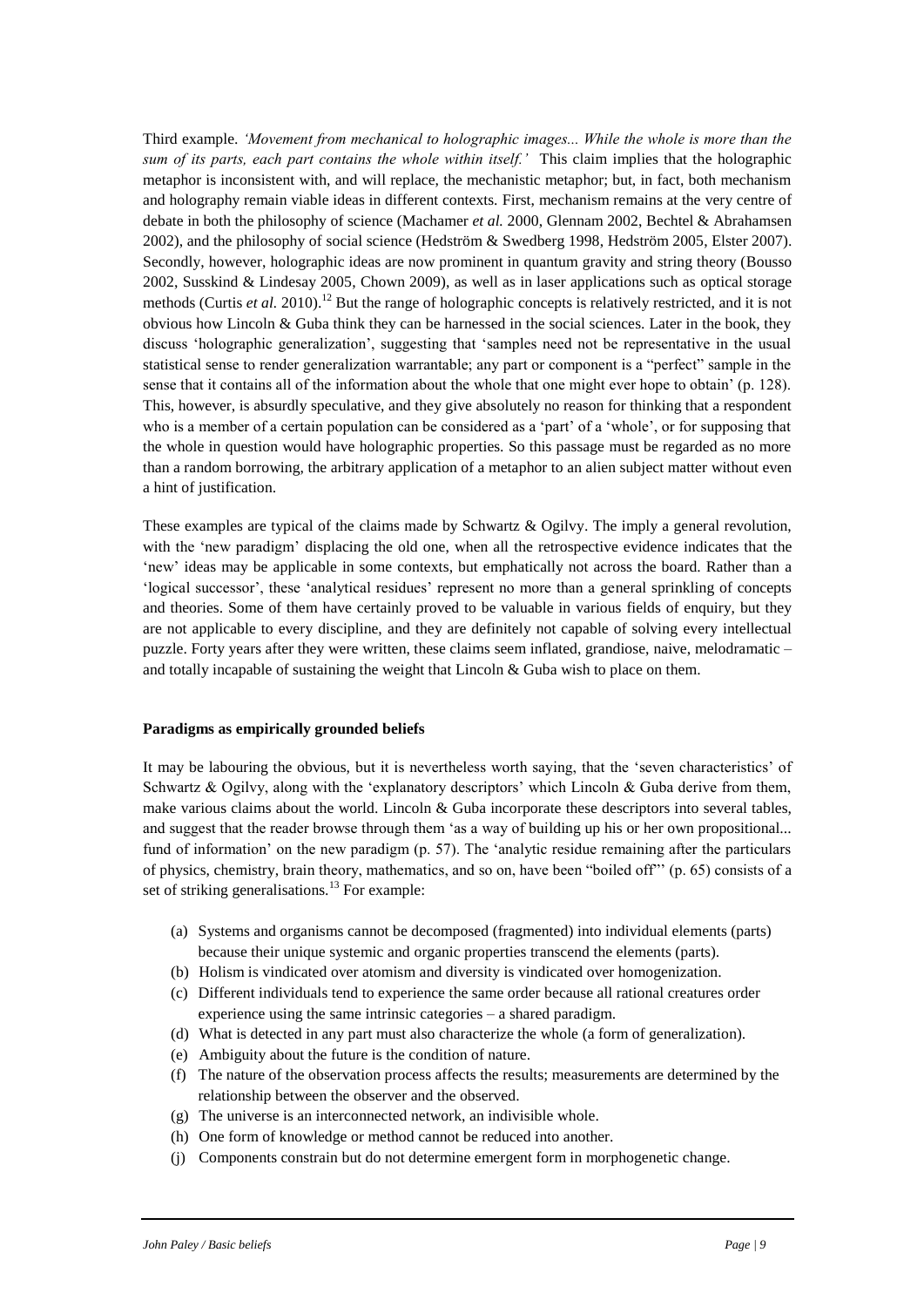Stack them up in this way – there are dozens more – and it becomes evident that these generalisations are almost dogmatic. With the exception of (c), none of them is even slightly tentative, no exceptions are acknowledged, and the tone is very much that of the law, or a series of laws, being laid down. Of course, some of them are deeply ambiguous, and others appear mutually contradictory. For example, it is not obvious how claims (b) and (c) can be reconciled. The first rejects 'homogenization', suggesting that diversity is 'vindicated'; while the second says that all rational creatures order experience using the same intrinsic categories, which looks suspiciously like one form of homogeneity. On the other hand, it is not clear what 'diversity is vindicated over homogenization' actually means, so perhaps claim (b) can be interpreted in such a way that it is, after all, consistent with claim (c).

More significantly, as I argued in the previous section, many (perhaps most) of these claims are false, or at best only partially true. Schwartz & Ogilvy, having skimmed the 'vanguard', fashionable ideas of the 1970s, extrapolated them into exceptionless generalisations and, retrospectively, came a cropper. *Some* systems and organisms cannot be decomposed into elements; but many more can be – and are. 'What is detected in any part must also characterise the whole' appears to be true for *some* fields of enquiry; but certainly not for all of them. 'Ambiguity about the future' may be the condition of *some* parts of nature; but there plenty of systems whose future states can be predicted precisely. *Some* forms of knowledge cannot be reduced to others, at least not yet; but in certain disciplines, like neuroscience, reductionism is alive and well (Kandel *et al.* 2000, Bickle 2003). In general, the interesting developments catalogued by Schwartz & Ogilvy turned out to be no more than that: interesting developments. They are not the basis of a radically new paradigm in which all disciplines, and all areas of enquiry, are incorporated.

Most crucially of all, however, the 'analytic residue' is inductively, or perhaps abductively, derived. It is, as Lincoln & Guba note, 'abstracted' from an analysis of 'the concepts that are currently emerging in a variety of disciplines and discipline-like areas including physics, chemistry...' and the rest (p. 51). Schwartz & Ogilvy conducted a survey of the academic domain, and drew certain conclusions. Clearly, they were unduly eager to generalise, but the most significant point is that the 'seven characteristics' are grounded in empirical evidence. The 'new paradigm' is explicitly based on a review of developments in the disciplines they surveyed. It is the result of an empirical enquiry, the outcome of a spot-the-pattern, inductive form of data analysis. Challenge the data, or challenge their interpretation of data (as I have done), and you threaten to dismantle the foundations of the paradigm 'revolution' they are anticipating.

It is these inductively derived generalisations which, according to Lincoln & Guba, support naturalism, and which provide the most compelling argument in its favour. 'Is there any relationship between these sentences [the explanatory descriptors] and the five axioms of the naturalistic paradigm? ... We believe that there are substantial overlaps.' (p. 57) The implication seems to be that naturalism, like Schwartz  $\&$ Ogilvy's 'new paradigm', is dependent on empirical evidence. If the explanatory descriptors provide the most compelling reason for accepting naturalism, and if these descriptors are empirical generalisations, then it looks as if naturalism rests, at least to a considerable extent, on empirical premises. Moreover, if there are any grounds for challenging those premises, as I have argued there are, then the support which they give the naturalistic paradigm is thereby attenuated.

If this is correct, then the overall argument of Chapters 1 and 2 of *Naturalistic Inquiry* – ignoring, for a moment, the digression on axiomatic systems – is as follows. First, positivism must be rejected because it fails to conceptualise science adequately, and is inconsistent with 'conceptual/empirical formulations' such as Gödel's Incompleteness Theorem, Heisenberg's Uncertainty principle, and Bell's Theorem. Second, the naturalistic paradigm is positivism's revolutionary successor, the most compelling reason for accepting it being that it is grounded in empirical generalisations abstracted from vanguard theories in virtually every discipline. Or, to put it in shorter and simpler form: the evidence supports naturalism, and is inconsistent with positivism. Naturalism, according to Lincoln & Guba, makes better sense of the data. Even if they are wrong, the point is that their 'most compelling reason' for accepting naturalism is ultimately an empirical one.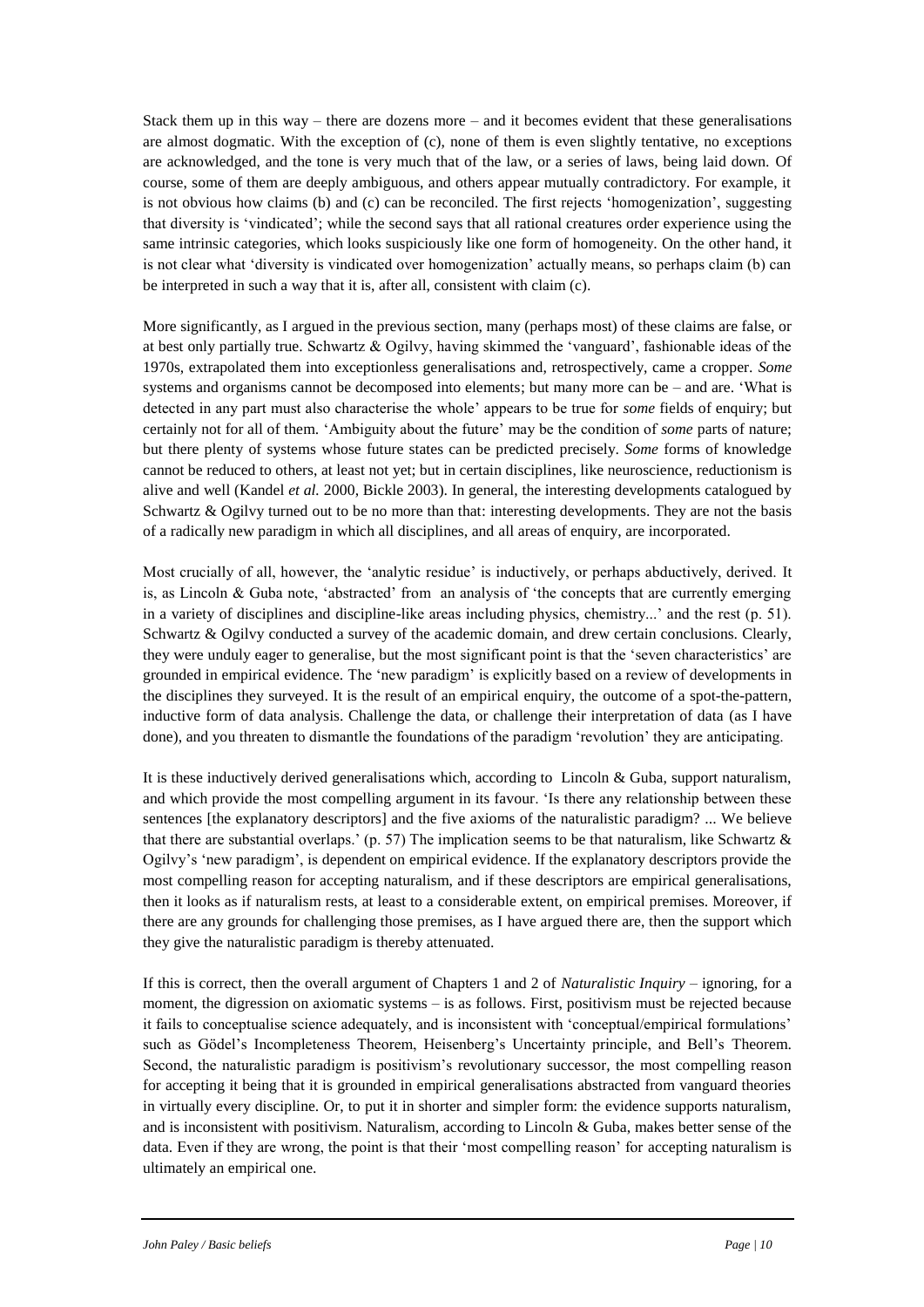#### **Axioms versus beliefs**

Earlier, I suggested that *Naturalistic Inquiry* presents two different accounts of what a paradigm is, but it should now be clear that these accounts are not just contrasting but diametrically opposed. According to one account, paradigms are non-competing axiom systems, applicable in specific contexts; according to the second, they are competing, empirically derived sets of basic beliefs which make generalisations about the world/universe. In this section, I will indicate just how discordant these two conceptions are.

## *Stipulations versus descriptions*

An axiom system does not make claims about reality. It does not say: 'this is how the world is'. Rather, it says: 'suppose these principles hold, what else follows?'. An axiom system is an arbitrary set of rules and definitions, which generate theorems in a purely logical hierarchy. In effect, it is just a game played with logic. The axioms are *stipulations*, not descriptions of anything.<sup>14</sup> Consequently, an axiom system may (or may not) correspond to something in the physical world. It might have a concrete application; or then again it might not. Euclidean geometry can be applied to tasks, problems and measurements in local space. The *Emoticon* system cannot be applied to anything.

All this is in marked contrast to sets of beliefs. The 'explanatory descriptors', which Lincoln & Guba derive from Schwartz & Ogilvy's seven characteristics, *are* descriptions. They are generalisations from the survey of academic disciplines, and they are alleged to be true (although Lincoln & Guba would not use this word, given their aversion to the concept 'truth'). For example, 'systems and organisms cannot be decomposed (fragmented) into individual elements' appears to be neither an arbitrary collection of words, nor a logical stipulation. It looks as if it is intended to provide information about the world. It is a generalisation about what kinds of thing systems and organisms are.

## *Arbitrary versus evidence-based*

The axioms of an axiom system are arbitrary in the sense that they are not answerable to anything else. In the *Emoticon* system, for example, it makes no sense to ask whether the axioms are true. Presented with the second axiom, 'Only the symbols  $\odot$  and  $\odot$  can occur in a sequence', we do not ask 'Why?', or 'What is the evidence for that?'. Similarly, if the rules of chess specify that bishops move only diagonally, we do not wonder whether that accurately represents how bishops behave in real life. Moreover, changing an axiom does not imply that the new axiom and the old axiom make different statements. Axioms do not make statements. Changing Euclid's fifth axiom does not mean that we have a different theory about the world. It just means that we have created an alternative geometry, a new logical game.

In contrast, basic beliefs are clearly answerable to evidence, because they *do* represent something in the world. They are not, and are not intended to be, arbitrary. For example, the C-4 explanatory descriptor is: 'What is detected in *any* part must also characterise the whole'. This is not merely a rule in a logical game, and it is entirely appropriate to wonder whether it is true, for all systems, entities and organisms. To change it – to assert that there are some systems/entities which are not holographic in this sense – is to offer an alternative theory about how the world is. Moreover, it is possible to test the extent to which either of these claims fits the evidence. Are there, in fact, systems in which every individual part does *not* contain information about the whole? (As I have already noted, the answer to this question is quite clearly 'yes'. Deficit studies in biochemistry and cognitive neuroscience, indicating that information is in many cases localised to specific parts of the system/organism, demonstrate this rather clearly.<sup>15</sup>)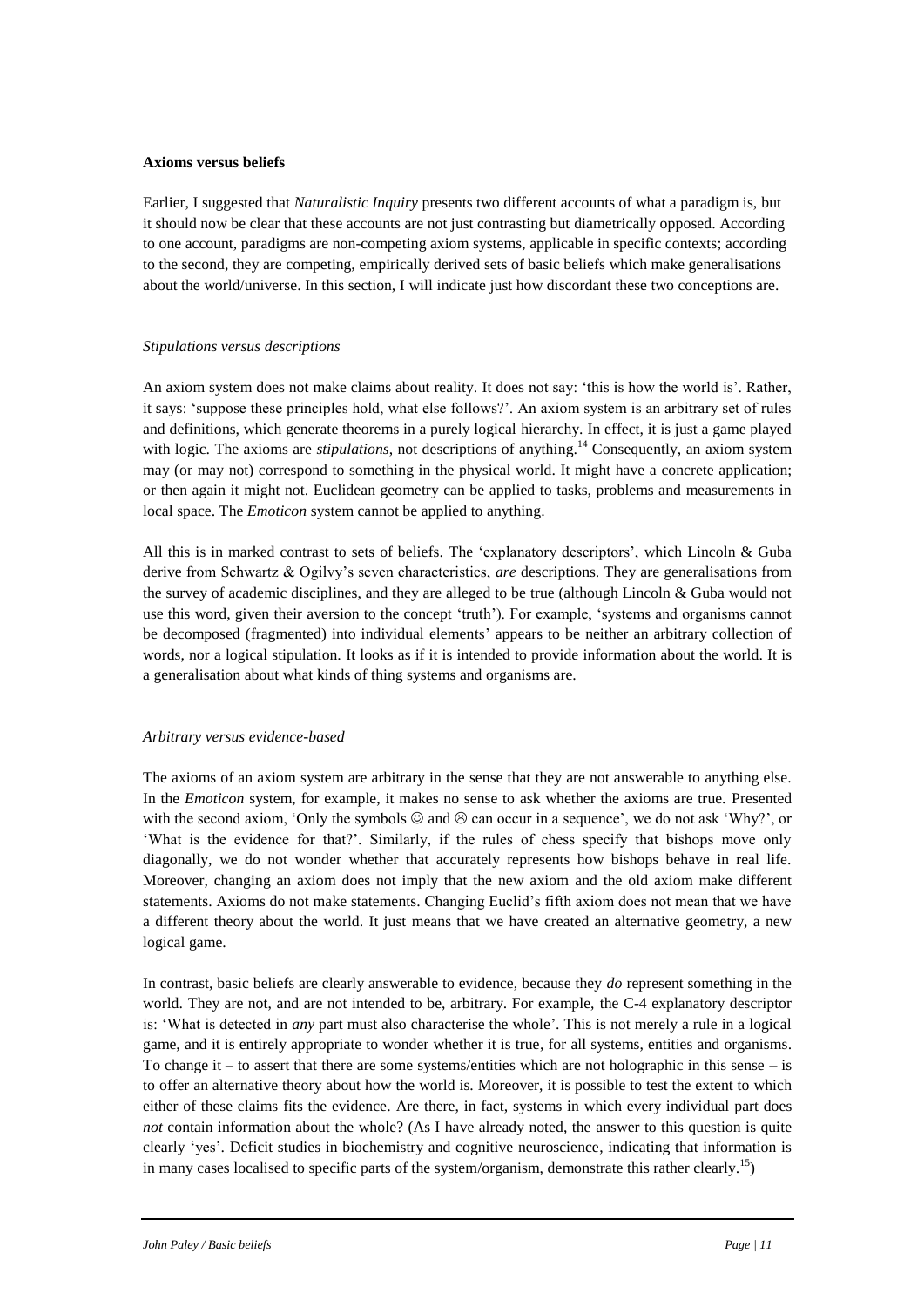## *Context-specific utility versus universal truth*

The fact that an axiomatic system may apply to some contexts but not in others was illustrated earlier by Euclidean and Lobachevskian geometries. These are two different logical systems, one of which works in local space while the other works in interstellar space. Since neither of them is taken to be a general description of the world, there is no conflict between them. Instead, they are more like intellectual tools, each capable of assisting with different tasks, or with similar tasks in different contexts. In this respect, they can be compared with (for example) a knife and a saw. Both tools are used for cutting (same task), but the knife works with steak and chips, and the saw works with planks of wood. Neither is superior or inferior to the other. They are just useful for different jobs.

Sets of basic beliefs, especially of the kind which appear in Chapter 2 of *Naturalistic Inquiry*, take the form of generalisations, universal laws, totalising narratives. While Lincoln  $\&$  Guba reject 'attempting to reduce all phenomena of a given class to the purview of a single (or single set of) generalization(s)' later in the book (p. 117), the majority of 'explanatory descriptors' do precisely that. There is no sense that 'this applies in some contexts, but not in others'; and we are evidently intended to recognise in (for example) 'the universe is an interconnected network, an indivisible whole' a global truth, not merely an intellectual tool with context-related restrictions. Similarly, 'ambiguity about the future is the condition of nature' cannot be construed, syntactically, as other than a universal truth. It cannot be interpreted as saying: 'in some contexts, assume that the future state of the system can be predicted precisely; in other contexts, assume that it can't be'.

#### *Non-competing versus competing*

Since axiom systems are intellectual tools which have context-dependent utilities, they do not compete with each other, any more than a knife, a saw and a screwdriver are in competition. The carpentry and cutlery equivalents of 'paradigm wars' just do not happen, and there are no pronouncements about the ontological and epistemological underpinnings of spoons, forks and chisels. Tools are complementary, selected because of their suitability for particular tasks, just as Euclidean and Lobachevskian geometries are selected for measurement on different scales. Hammers and nails are not rejected as 'repugnant and unfounded' because they belong to an outmoded, discredited paradigm which screws and screwdrivers have superseded.

Basic beliefs, however, are clearly in competition. If I hold the view that 'systems and organisms cannot be decomposed (fragmented) into individual elements', and you hold that some systems can be, then we have competing beliefs. We are making conflicting claims about the world. Moreover, both beliefs have methodological implications. Given my view, I will regard Bechtel & Richardson's 'decomposition and localisation' strategy as redundant in all conceivable cases. I just won't bother with it. Given your view, you will be inclined to adopt the 'decomposition and localisation' strategy as a default option, whenever you are confronted with a new system/organism, to see whether it works. If, and only if, it doesn't work, you will then be prepared to entertain the possibility that alternative forms of explanation might apply in this particular case. The beliefs we hold are in competition, then – but so too are their methodological consequences. The methodological strategy each of us adopts is logically contingent upon the evidencebased belief we hold.

Earlier, I indicated that Lincoln & Guba *equate* axioms with basic beliefs: 'Axioms may be defined as the set of undemonstrated (and undemonstrable) "basic beliefs" accepted by convention or established by practice as the building blocks of some conceptual or theoretical system' (Lincoln & Guba 1985, p. 33). It should now be evident that this is a very odd definition, since it yokes together the two different conceptions of what a paradigm is. Lincoln & Guba appear to think that a 'paradigm' can be *both* an axiom system *and* a set of basic beliefs. But this is clearly, and without qualification, impossible.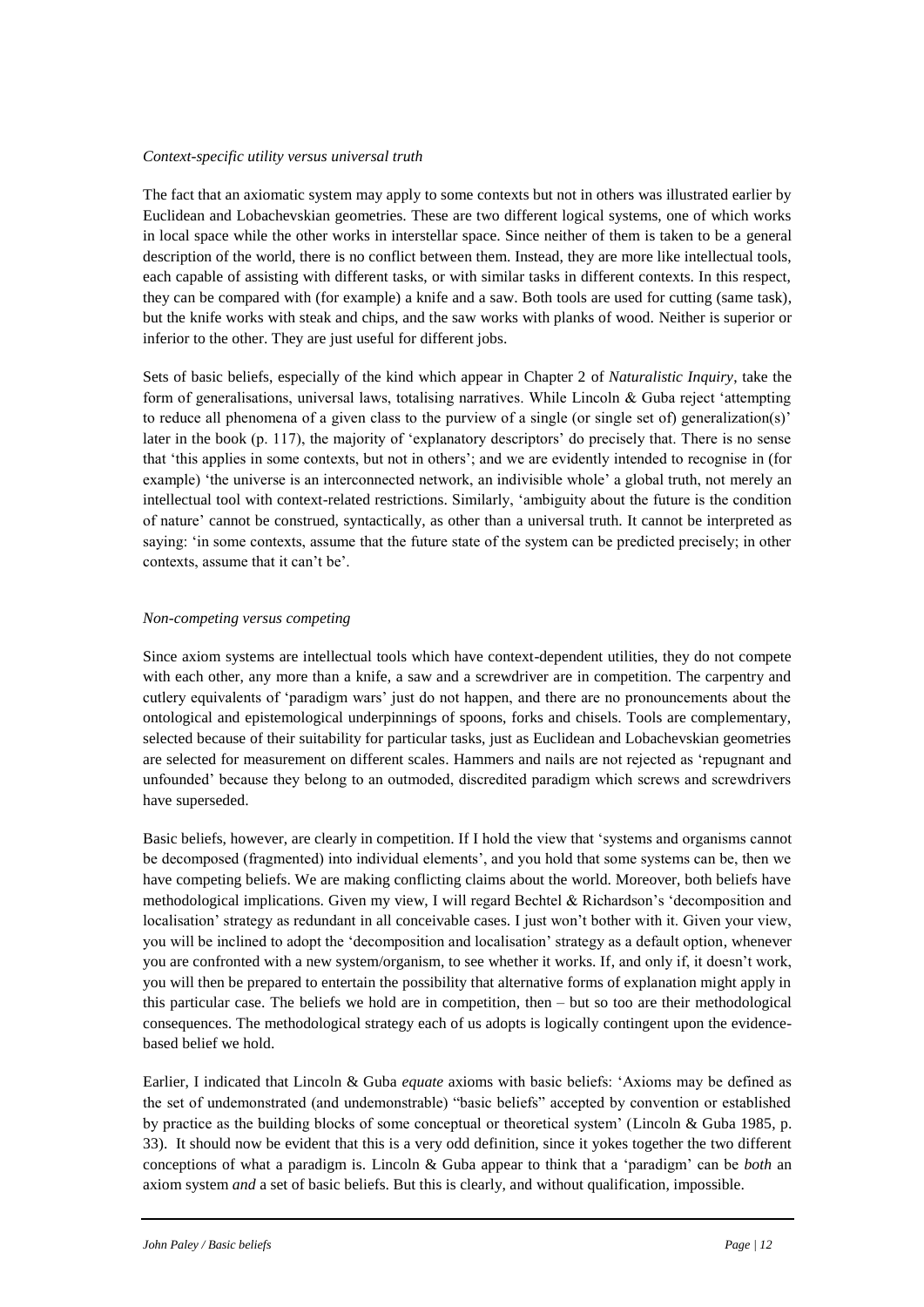#### **The Frankenstein paradigm**

This, then, is the ambiguity to which I referred at the beginning of the chapter. We are presented with two alternative conceptions of a 'paradigm', and Lincoln & Guba appear not to notice the difference. Instead, they run together two different senses of 'basic belief'. One is a logical sense, in which 'basic beliefs' are equivalent to 'axioms', the postulates of an axiomatic system. These are basic in the sense that they are the starting point of the system, and all the theorems are logically derived from them. The other is an epistemological sense, in which a 'basic belief' is a generalisation abstracted from empirical evidence, and which is taken to characterise findings from a number of different fields. These are basic in the sense that they are taken to express fundamental facts about the world, facts which unsurprisingly (if they really are fundamental) tend to show up in more than one discipline. Or possibly, if we are to believe Schwartz & Ogilvy, in virtually every discipline.

This unresolved ambiguity prompts a particularly difficult and revealing question: On what basis does the researcher 'select' or 'acquire' or 'find that she is committed to' a particular paradigm? Specifically, what inclines her to accept the axioms, or basic beliefs, of the paradigm she adopts? It is not hard to see that the answer to this question will depend on which conception of a paradigm we have in mind. If, for example, a paradigm is an axiom system with context-dependent utilities, the choice will be governed by the particular context of enquiry. If we want to measure local space, we select Euclid; if we want to make calculations on the scale of interstellar space, we select Lobachevsky. In this case, the axioms of the paradigm are, in the relevant sense, arbitrary. They do not describe the world, and they may even be counter-intuitive – as the fifth axiom of Lobachevskian geometry certainly is ('Given a point, and any straight line which does not run through it, more than one line can be drawn through the point in such a way that they are parallel to the first line'). Crucially, in adopting the axiom system – for whatever task is in hand – we are not thereby announcing that we *believe* the axioms. In adopting Euclidean geometry in order to measure up for the new curtains, we are not committed to the metaphysical belief that space is three-dimensional in the way that Euclid thought it was.

However, if a paradigm is an empirically derived set of beliefs, the situation is completely different. In this case, context-dependent utility is not relevant, and everything turns on our assessment of the data. On this conception, a paradigm consists of general claims about fundamental aspects of the world, and those claims can only be made on the basis of (presumably) extended study. Either we must understand something about theoretical developments in a range of different disciplines (as Schwartz & Ogilvy do); or, failing that, we must review the work of authors who have this kind of understanding – scientists, philosophers, sociologists of science – and arrive at an informed conclusion. Once that has been done, it will be possible to decide on a methodological strategy, one which is based on current understandings of how the world actually works, and how it can best be studied.

But what do Lincoln & Guba have to say about all this? In particular, what do they say about the source (or grounding) of a paradigm's basic beliefs, and about the basis for selecting a paradigm? Does their account resolve the ambiguity? Here are the relevant comments (Lincoln & Guba 1985, pp. 14-15,36).

- [1] 'Axioms (basic beliefs) are arbitrary and may be assumed for any reason, even if only for the "sake of the game".'
- [2] 'Axioms are *not* self-evidently true, nor need they appear to be so; indeed, some axioms appear to be very bizarre on first exposure.'
- [3] 'Metaphysical beliefs must be accepted at face value... basic beliefs can never be proven.'
- [4] '[They] cannot be tested for truthfulness against some external norm such as correspondence with nature.'
- [5] 'They represent the ultimate benchmark against which *everything else* is tested.'
- [6] 'Paradigms represent a distillation of what we think about the world (but cannot prove).'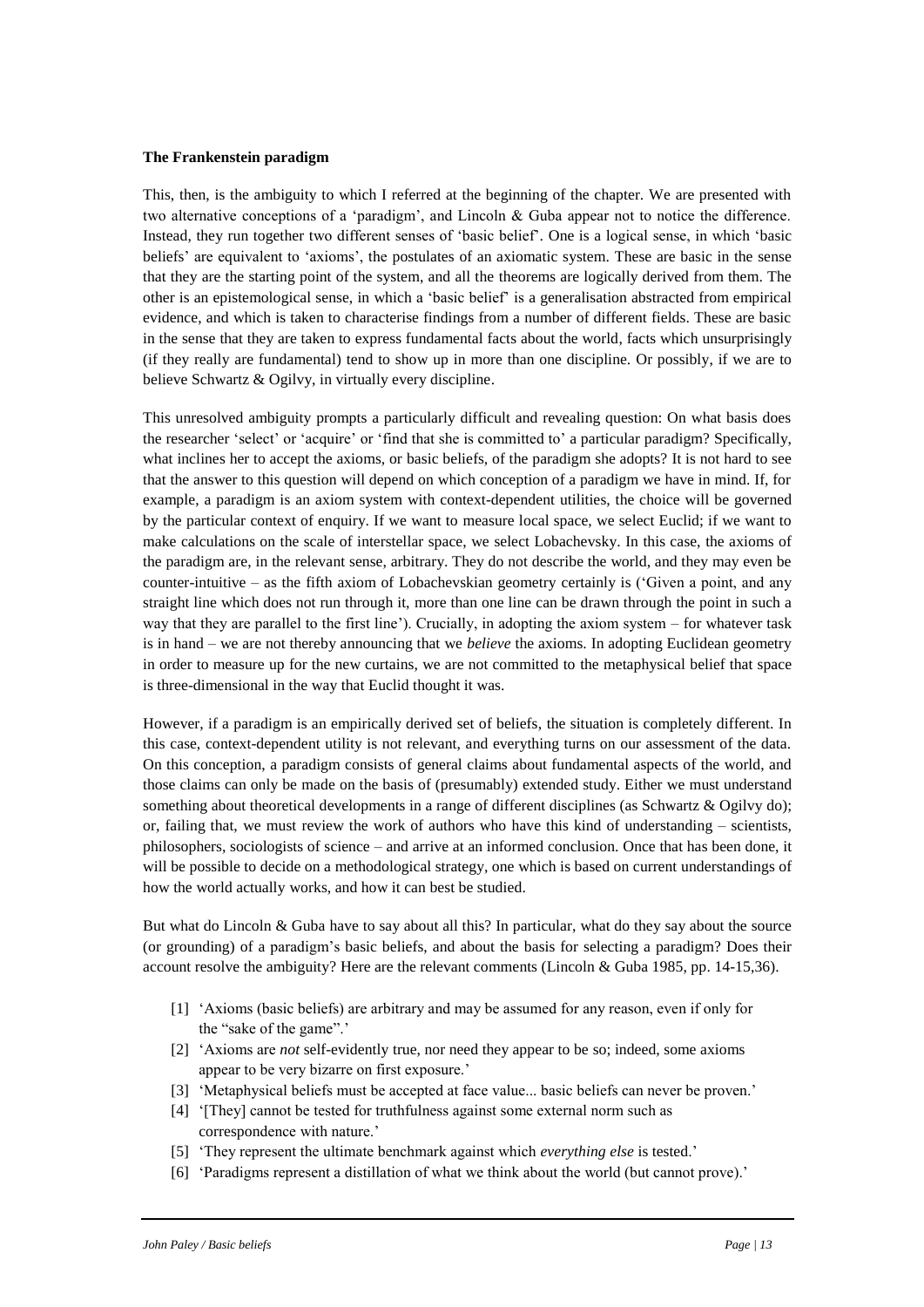This is a curious hotchpotch. At first sight, [1], [2] and [4] appear to reflect the 'axiomatic' conception in a straightforward manner. Claim [3] could, at a pinch, be interpreted in the same way. But 'must be accepted at face value' seems a slightly odd thing to say about (for example) a Euclidean axiom; and Euclid's first postulate, 'A straight line can be drawn from any point to any other point', cannot sensibly be described as a 'metaphysical belief'. It is true that 'basic beliefs', construed as axioms, can never be proven; but it should not be necessary to point that out, if it is understood that they are stipulations, not substantive claims. However, claim [5] does not sound as if it is referring to axioms at all. In the first place, axioms don't really *test* anything; they are simply the postulates from which the logical system is derived. In the second place, they are obviously not the benchmark against which *everything else* is tested. An axiom system (AS) is applied to one particular region of the world, one particular context; it is not intended to exercise surveillance over *every* kind of enquiry. At this point, then, Lincoln & Guba seem to have shifted, implicitly, to the 'empirically derived generalisation' (EDG) conception.

Claim [6] seems to be a hybrid. Axioms, as we have conceded, cannot be 'proved', *because they are stipulations*. On the other hand, they quite clearly do not represent a 'distillation of what we think about the world'... *because they are just stipulations*. They do not represent beliefs 'about the world' at all. In fact, this way of talking suggests the EDG conception, since the 'explanatory descriptors' derived from Schwartz & Ogilvy are 'distillations' or abstractions from the survey of intellectual developments in the 1970s. So claim [6] appears to incorporate both conceptions at once. Paradigms 'represent a distillation of what we think about the world' [EDG], 'but cannot prove' [AS]. In assertions like this, it would seem that Lincoln & Guba want it both ways.

The ambiguity between the EDG and AS conceptions of a 'paradigm' continues throughout *Naturalistic Inquiry*. Simplifying, we can say that, according to the AS conception, axioms lack descriptive content – they are stipulations – but, for that very reason, do not require empirical warrant; while, according to the EFG conception, they have descriptive (generalising) content, but require some sort of justification. The following table summarises the position.

| Conception | Substantive claims | Warrant required | Scope of application |
|------------|--------------------|------------------|----------------------|
| EDG.       | Yes                | Yes              | Universal            |
| αP         | NO                 | No               | Context-restricted   |

In the terms of this table, Lincoln & Guba implicitly create a Frankenstein conception by combining the EDG substantive content with the AS lack of warrant (the cells printed in bold). Their implicit paradigm concept splices together generalised information content with a rejection of the need for proof, evidence or any other kind of warrant. In this sense, a paradigm represents 'what we believe about the world', but cannot (and have no need to) justify. Moreover, as the syntax of the explanatory descriptors reminds us, together with the rhetoric of an imminent paradigm revolution, the scope of the paradigm's application is universal. 'Systems and organisms cannot be decomposed; ambiguity about the future is the condition of nature; what is detected in any part must also characterize the whole.' The Frankenstein conception of a paradigm takes its substantive content and scope of application from EDG; but its rejection of the need for a warrant – 'axioms can be assumed for any reason, if only for the "sake of the game", and can never be proven; they must be accepted at face value' – comes from AS. This lumbering beast, with a conceptual bolt through its neck, is the one which Lincoln & Guba let loose on the world. It has become what virtually everybody thinks a paradigm is.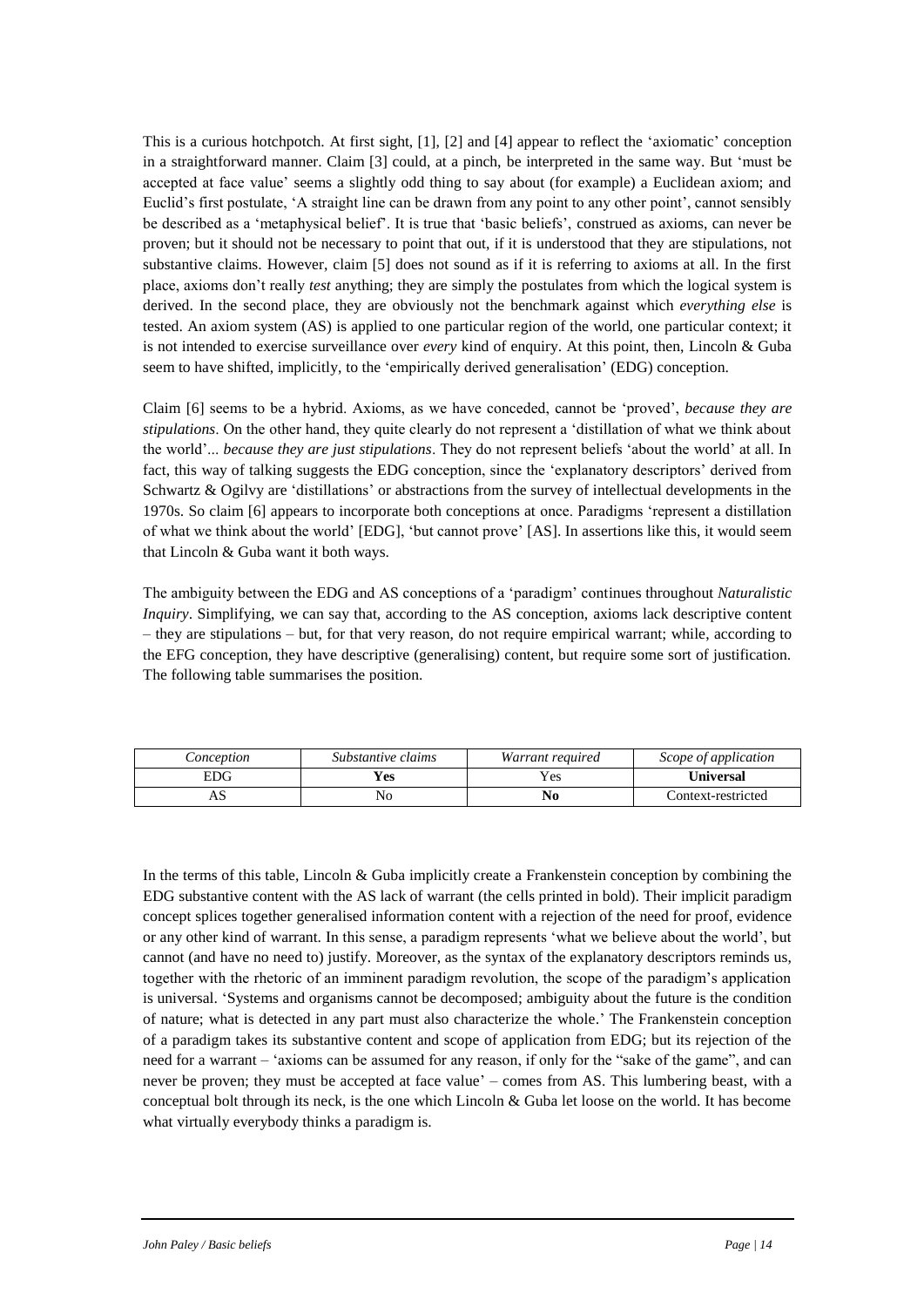Bearing the ambiguity in mind, it becomes evident that the five axioms of the naturalistic paradigm, as formally stated half way through Chapter 1 (pp. 37-8), can be read as *either* EDG generalisations *or* AS stipulations. Consider the first axiom, for example:

# *'Axiom 1: The nature of reality (ontology)*

*Positivist version*: There is a single tangible reality "out there" fragmentable into independent variables and processes...

*Naturalist version*: There are multiple constructed realities that can be studied only holistically.'

Construed as AS stipulations, the difference between the two versions is akin to that between the fifth axioms in Euclidean and Lobachevskian geometry. There will presumably be certain contexts (akin to local space) in which the entities and organisms of the 'single tangible reality' can be fragmented into variables and studied independently. Equally, there will presumably be other contexts (akin to cosmic space) in which entities and organisms cannot be fragmented into components, but can only be studied as non-mechanistic, holistic, emergent systems. (The most significant problems for this reading are that Lincoln & Guba never spell out the contexts in which the different axiomatic systems apply, and that they subsequently treat naturalism as the revolutionary successor to positivism.)

Conversely, construed as EDG statements, the 'axioms' are generalisations modelled on the explanatory descriptors derived from Schwartz & Ogilvy, but at a greater degree of abstraction. Table 2.11 (Lincoln & Guba 1985, p. 64) demonstrates how this is done, with relevant descriptors compiled from the seven Schwartz & Ogilvy characteristics, and assembled under the *Reality* heading. The descriptors abstracted from the Schwartz & Ogilvy survey are subject to a further round of abstraction, and are condensed into the *Naturalist version* of Axiom 1. The descriptors include: 'systems and organisms cannot be separated from their environments'; 'systems and organisms cannot be decomposed'; 'the order we experience is a function of the activity of ordering performed by the mind; 'the universe is an interconnected network, an indivisible whole'; and so on. On this reading, then, the naturalist axioms are merely the Schwartz  $\&$ Ogilvy descriptors in their most abstract form, and are intended to be read as universal truths. (The main problem for this reading is that the formal statement of axioms immediately follows the brief digression on axiom systems, strongly implying that these statements are intended to be read according to the AS interpretation).

# **Paradigm choice**

What I have called the Frankenstein conception of a paradigm, illegitimately combining aspects of both the EDG version and the AS version, is the ultimate something-for-nothing, perpetual motion device. It permits sweeping generalisations to be made about the world without imposing any obligation to justify them. The 'explanatory descriptors' were at least based on analysis of intellectual developments during the 1970s. Even if they were wrong, or only partially true, they were grounded in something empirical, and could be defended on that basis. But Lincoln  $\&$  Guba's hybrid removes this requirement. It claims that the basic beliefs of a paradigm 'are arbitrary and may be assumed for any reason. They are do not have to be self-evidently true, and may appear to be 'bizarre on first exposure'.'They must be accepted at face value', and 'can never be proven'. They 'cannot be tested for truthfulness against some external norm'; but 'represent the ultimate benchmark against which *everything else* is tested.' 'They represent a distillation of what we think about the world (but cannot prove).'

The result is that paradigms are now widely understood to be sets of metaphysical beliefs which are not answerable to *anything*. The claims that there are multiple realities; that systems and organisms cannot be studied by decomposition and localization; that generalization is impossible; that there is no object of knowledge independent of the knower; that objectivity is an illusion; that it is impossible to distinguish cause and effect... these claims do not have to be supported *by any argument or evidence whatsoever*.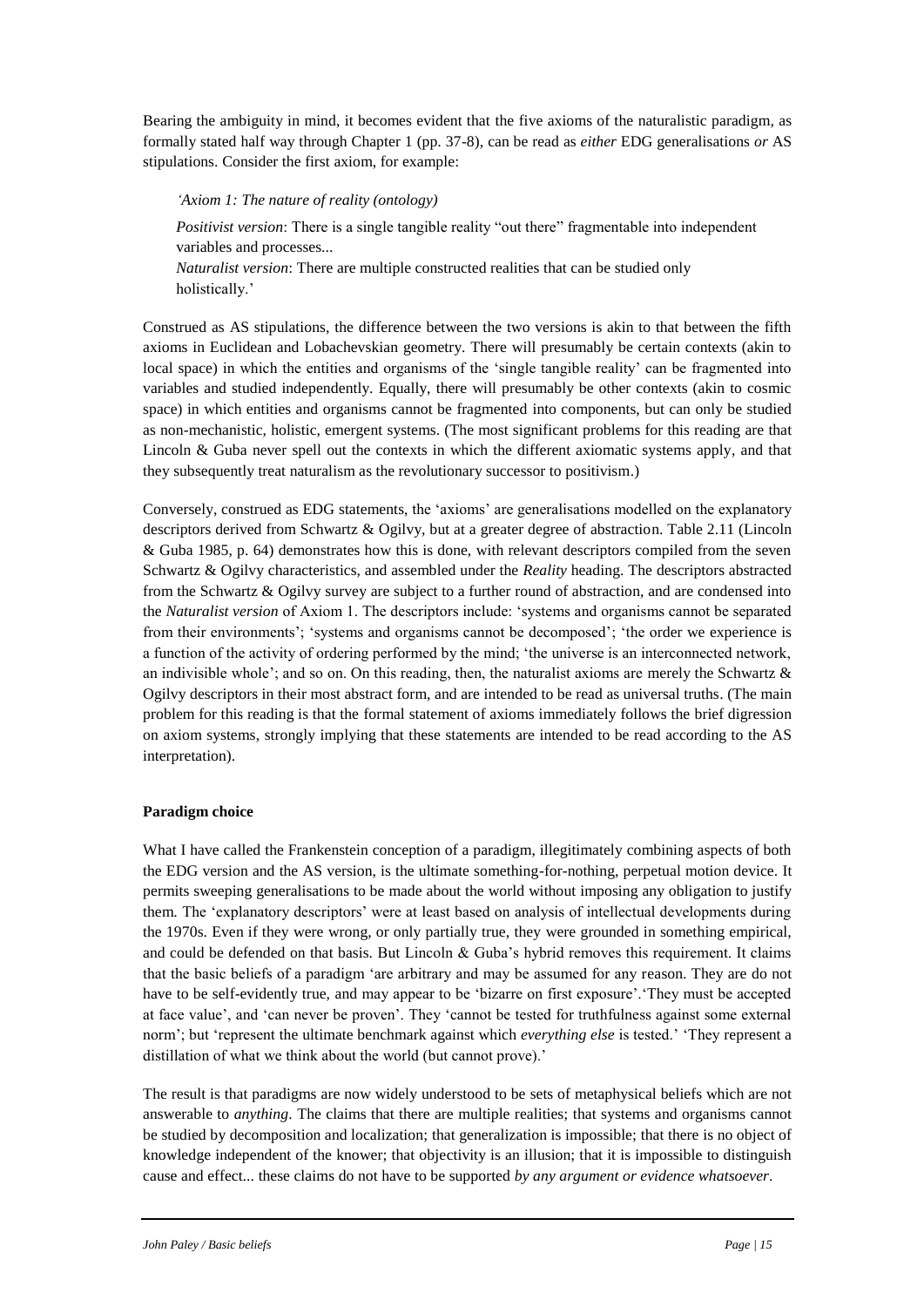There are two remarkable consequences of this. The first is that the 'selection' of a paradigm has come to be associated with what each researcher happens to find congenial. It refers to her worldview and her 'personal taste' (Polit & Beck 2008, p. 18). The rhetoric is one of creeds, faiths, perspectives, tastes and preferences. Consider, for example, the advice given to students in one nursing research textbook. If the student already believes that '"real reality" exists "out there", driven by natural laws' (LoBiondo-Wood & Haber 2010, p. 134), then she has an affinity with positivism. If, on the other hand, she believes that 'multiple realities exist influenced by culture and environment', then her affinity is with constructivism. Crucially, however, she is not expected to invest any intellectual effort in evaluating these claims. She is not required to assess the extent to which aspects of reality are 'driven by natural laws', or to identify which features of social reality are 'influenced by culture and environment' (and how). Instead, she is invited to comply with a set of directions: 'if you believe that truth is objective reality, then you will select a quantitative/deductive approach; however, if you believe that truth is the subjective expression of reality, you will adopt a qualitative/inductive approach' (LoBiondo-Wood & Haber 2010, p. 136).

Examples like this can be multiplied many times over, and it is quite routine to equate paradigms with the individual's 'worldview' (Kikuchi 2003). The choice of an appropriate method is said to depend 'on researchers' personal taste and philosophy', the selected paradigm being the one 'that corresponds most closely to your view of the world' (Polit & Beck 2008, p. 18). Students are therefore advised to choose the approach 'that flows from the "how" you think, your worldview, your propensities' (Munhall 2007, p. 25). Underlying this advice is the assumption that the individual has an antecedent belief system, on the basis of which she will adopt the corresponding paradigm, together with the methods it prescribes.

How well grounded is this assumption? It is very unlikely that, before encountering a methods textbook, most people give much thought to the nature of reality – single or multiple, fragmentable or holistic. But even if some do, it is not clear what the basis would be for any conclusions they might have reached. A study of philosophy, cosmology, physics, or theology? An analysis of personal experience? A liking for science fiction or fantasy? According to Lincoln & Guba, none of this has any relevance. 'Basic beliefs are arbitrary'; they can be 'assumed for any reason', and 'cannot be tested for truthfulness against an external norm'. So a prior study of philosophy, aside from being unlikely, is also unnecessary; and the selection of a suitable paradigm is a matter of caprice. This is the something-for-nothing characteristic of paradigms, on the Frankenstein conception. You can believe absolutely anything you want to believe, without the tedious requirement of having to produce an argument, some evidence, or a decent reason.

The second consequence is a corollary of the first. Paradigms determine – or at any rate strongly incline towards – method.<sup>16</sup> The point of the 'fourteen characteristics of operational naturalistic inquiry' (p. 39), set out in the latter part of Chapter 1, is that they are methodological consequences of the five axioms. It follows, then, that methodological decisions, according to Lincoln & Guba, are largely dependent on the beliefs, whims, prejudices and preferences of the individual researcher. Since basic beliefs are arbitrary, and can be assumed for any reason; and since basic beliefs are identified with specific paradigms; and since paradigms regulate method.. it would appear that methodological decision making is answerable only to the personal predilections of the person conducting the research. There is no logical or empirical constraint on the selection of a paradigm. Basic beliefs 'must be accepted at face value', and 'cannot be tested for truthfulness against an external norm'. So the *only* way of evaluating method, according to the Frankenstein conception, is to decide whether it is in accord with the individual's preconceptions. Are the methods she has chosen compatible with her (conceivably) ill-informed, uneducated, badly thought out – and possibly non-existent – basic beliefs about the nature of reality? If so, then her methodological decisions are validated.

Notice that this is not a matter of 'rigour', a concept which qualitative nursing writers have laboured to redefine in recent years.<sup>17</sup> The question concerns the basis for methodological decisions: what justifies a particular research design, a particular way of collecting data, or a particular form of analysis. Get these decisions wrong, and rigour is irrelevant. Bad plans, rigorously implemented, are still bad plans. So the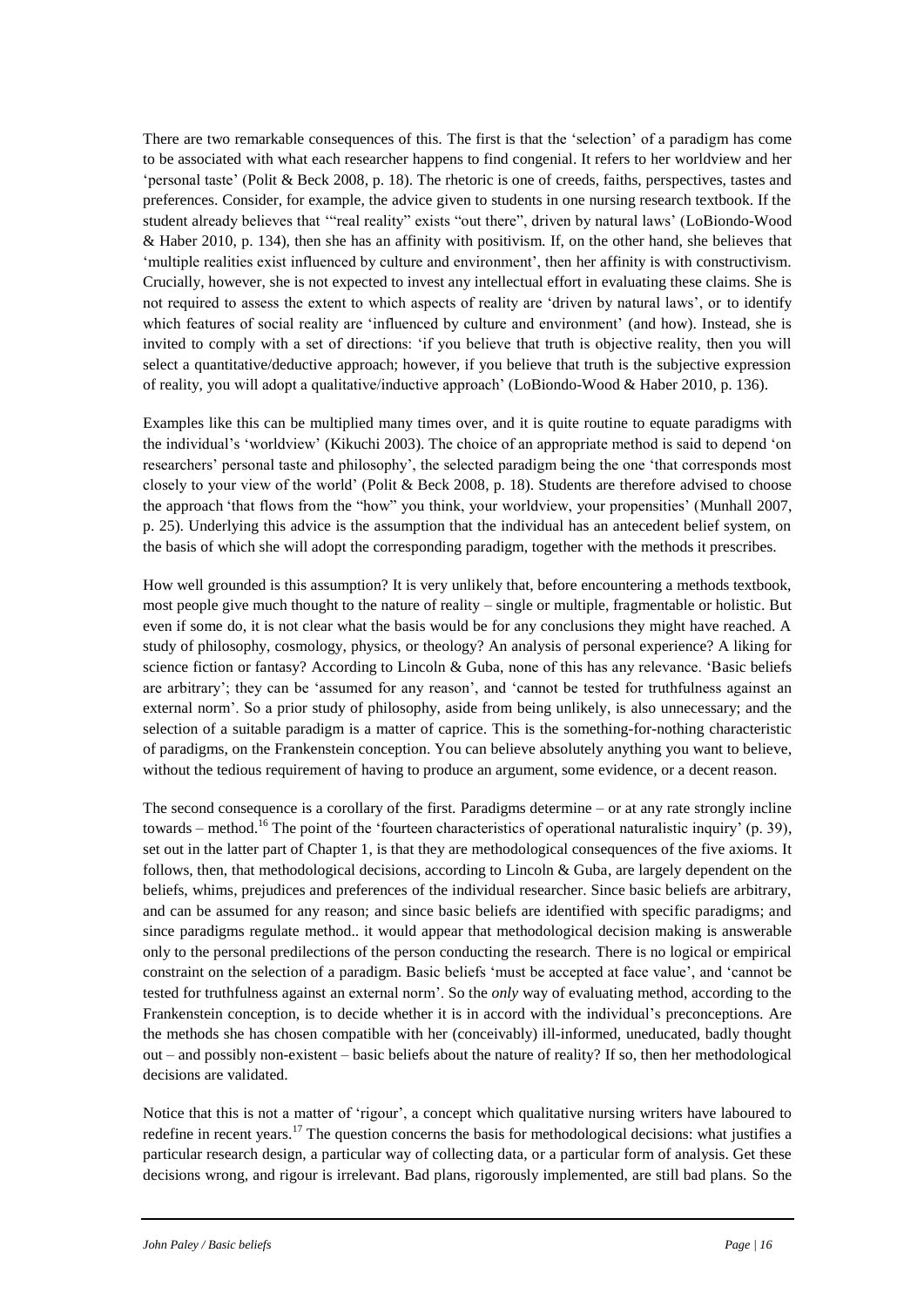point is this: the choice of a design, sampling strategy, data collection instruments, interview technique, and analytical procedure are entirely dependent on 'how you think, your worldview, your propensities'. The approach you adopt is the one 'that corresponds most closely to your view of the world'. This is the only parameter, according to the Frankenstein conception, that is relevant to methodological reflection. There can hardly be a more extraordinary claim in the qualitative nursing research literature than this. The primary criterion for the selection of a method – irrespective of the research question, irrespective of the canonical ways of answering it – is whether it is consistent with the inchoate array of untutored philosophical beliefs residing in the researcher's head. For this is what the advice of LoBiondo-Wood & Haber, Polit & Beck, Munhall, and many other nurse writers amounts to. On this view, the validity of empirical inquiry always and inevitably depends, not on any argument or evidence, but on the arbitrary predilections of the individual investigator. It means that method is not accountable to anything other than personal preference.

Ultimately, then, Lincoln & Guba's Frankenstein conception poses a dilemma. Either 'basic beliefs' are arbitrary, assumed for any reason, and without reference to anything 'in nature'. In which case, research methods are no less arbitrary, no less subject to caprice. Or else research methods must be anchored in something other than the researcher's predilections. In which case, 'basic beliefs' must be answerable to facts about the world; and those facts can only be determined by systematic examination. However, this is merely to restate the hybrid nature of a paradigm, Lincoln & Guba-style. Either it is based on axioms chosen for no reason; or it is anchored in an empirical review (like Schwartz & Ogilvy's) of intellectual developments across a range of disciplines.

This is the ambiguity which I talked about at the beginning, and which Lincoln & Guba never resolve. They want non-arbitrary content, adopted for purely arbitrary reasons. It is the ultimate epistemological free lunch: substantive empirical content, with no evidential bill to pay. It is not, perhaps, surprising that it has proved so popular.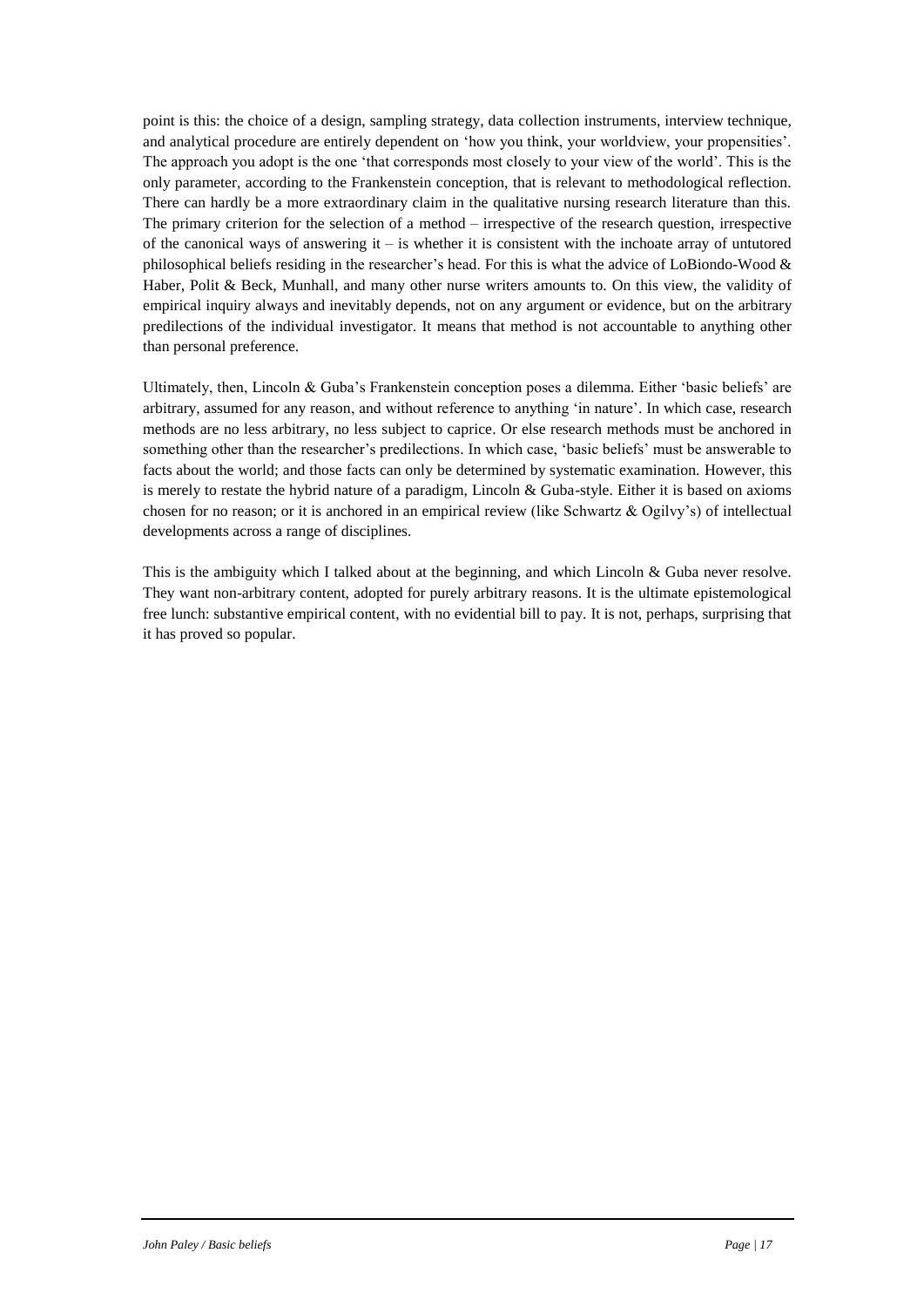## **Notes**

1. In Patomäki & Wight (2000) constructivism is seen, oddly, as a middle ground position, between the relativistic extremes of 'postpositivism' and the staid positivist orthodoxy. In this paper, I suspect, postpositivism is aligned with postmodernism and post-structuralism. Of course, this alignment may be a generally accepted convention in the study of international relations.

2. This is also the standard use in mainstream philosophy of the social sciences (Phillips 2000, Richardson & Uebel 2007). Or, at least, the philosophy of social science sense is much closer to Lincoln & Guba (2003) than it is to Lincoln & Guba (1985).

3. I am obviously ignoring the complications arising out of Gödel's incompleteness theorem, which is not relevant to the present context.

4. Anyone familiar with the concept of axiomatic systems is welcome to skip this bit. The point I am trying to establish by providing this example – that axioms are not beliefs – will hardly be news.

5. Again, I'm ignoring subtleties such as the parallel postulate, and the fact that Euclid expressed the axioms in terms of constructions.

6. It is, of course, more complicated than this. Euclid appears to adopt additional, but unarticulated, axioms to demonstrate some of his theorems. Indeed, he uses one to prove the very first theorem. For a good review, see Ryan (2010).

7. Actually, it could be applied to any real-world object which consisted of two alternating options – a row on a chessboard, for example. It's just that it wouldn't be much practical use. You can understand alternating black and white squares without having recourse to *Emoticon* as an axiom system.

8. In fact, there are more than two, and Riemannian geometry is a sort of meta-system which includes Euclidean geometry as a special case, applying to space with constant zero curvature. But these details are not relevant to the discussion, and Lincoln & Guba also ignore them.

9. It is not often remarked that, during the first half of this chapter, Lincoln & Guba rewrite history in order to make it fit their preconceptions. Here is an illustration. In supporting their claim that positivism leads to inadequate conceptualisations of science, they suggest: 'much of Einstein's work, for example, would be considered non-scientific by positivists, who would hardly be persuaded by or interested in Einstein's thought (*gedanken*) experiments' (p. 25). This, of course, is a complete travesty. The logical positivists regarded Einstein's work, and the theory of relativity in particular, as a benchmark for the understanding of scientific method, and it had a powerful influence on the emergence of the verifiability principle. Carnap, Reichenbach and Schlick all wrote intensively about relativity in the 1920s, and were on close personal terms with Einstein himself. As Friedman (1999) suggests: 'Logical positivism... was intimately intertwined with some of the most important scientific developments of the new century: in particular, with the development and propagation of Einsteinian relativity theory... The logical positivist movement was...identified with Einsteinian physics' (p. xi). None of which suggests a lack of interest in Einstein, or a belief that 'much of his work was non-scientific'. Friedman's book is an excellent source for the history of logical positivism, and its relation to scientific and mathematical advances during the early part of the twentieth century.

10. Another travesty. Gödel was strongly influenced by Carnap, and was himself a part-time member of the Vienna Circle. Moreover, the derivation of the incompleteness theorem prompted Carnap to write *The Logical Syntax of Language*, in which his debt to Gödel is clear and acknowledged: 'I often talked with Gödel about these problems' (Carnap 1963, p. 53). Goldfarb (2005) is an excellent summary of the intellectual exchanges between Gödel and Carnap. Similarly, the younger Heisenberg was attracted to positivism; and the Copenhagen interpretation of quantum physics, for which Heisenberg is responsible (along with Bohr) is usually regarded as a positivist conception. It would appear that Heisenberg's later rejection of positivism was based on a misunderstanding (Faye 2010). Lincoln & Guba's own garbled version of positivist philosophy explains why they think that it could not accommodate Einstein, Gödel, Heisenberg and Bell. They evidently did not think it necessary to check the facts. As for Bell's theorem, Lincoln & Guba do not bother to explain why they think post-Bell experiments in quantum mechanics, ruling out the alternative of local hidden variables once and for all, are inconsistent with positivism. The best explanation is that these experiments appear to exclude one form of reductive realism on empirical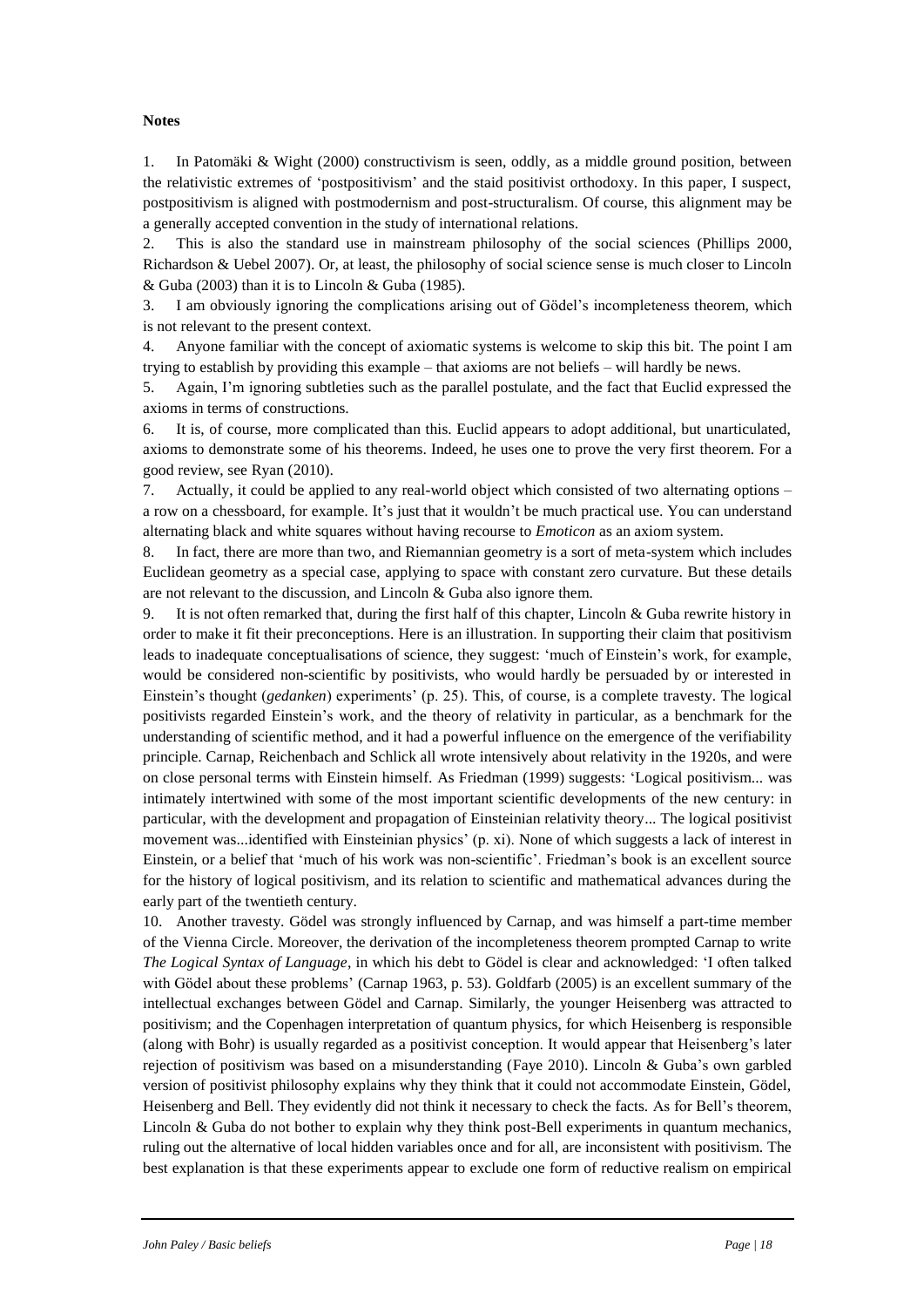grounds (Fine 1986), and Lincoln & Guba are under the impression that logical positivism is a realist perspective. This is not a very good reason, however, because their premise – that the positivists were naive realists – is mistaken (Hacking 1983, Giere & Richardson 1996, Richardson & Uebel 2007).

11. In 1985, Lincoln & Guba reported that the monograph, or the 'larger collection of documents' of which it is part, could be obtained from SRI for \$500 (p. 68). The price appears to have discouraged some academic authors from accessing it themselves, as many subsequent references to it are indirect: 'cited in Lincoln & Guba'. There cannot be many texts as influential as *Naturalistic Inquiry* whose main source is so inaccessible; and there is a bizarre sense of the book resting on an intellectual contribution that few people, other than Lincoln and Guba, have ever seen.

12. They are also associated, unfortunately, with wackier philosophies, fringe science, complementary therapies, UFOs, mysticism, and ancient spiritual teachings. For a sample, try Talbot (1996).

13. Which makes it all the more peculiar that Lincoln & Guba attack the whole project of generalising in a later chapter. Indeed, virtually every sin which they complain about in Chapter 5 they have already committed in Chapter 2: dependence on inductive logic, dependence on the assumption of freedom from time and context, entrapment in the nomothetic-idiographic dilemma, and entrapment in a reductionist fallacy.

14. Until the nineteenth century, of course, it was assumed that Euclidean geometry *was* a description of something, i.e. space-in-general. This turned out to be wrong, and it is now recognised to be a purely logical structure, an axiom system, which just happens to apply successfully in local space. This change in status solved at least one philosophical problem. As long as the Euclidean system was thought to be a description of space, there was an extremely puzzling question looking for a persuasive answer: how on earth can we have *certain and logical* knowledge of something empirical? Once Euclidean geometry, in common with all geometries, was understood to be an axiom system, the answer to the question became clear: we don't.

15. See, for example, Von Eckardt Klein (1978) and Churchland (1986), as well as must-reads such as Bickle (2003) and Bechtel & Richardson (2010). It cannot be emphasised enough that this is genuinely an empirical question. In one type of system, information is localised to specific components. In other systems, it is distributed throughout the entire network of parts. In a third type of system, information about the global state of the system really is detectable in individual components. The only way to find out which category a given system belongs to is to do the experiments. You don't know just by looking at it, or because you have a preconceived notion ('paradigm') that every system is of the third type.

16. Lincoln & Guba (2003) get quite grumpy about this, insisting that 'within each paradigm, mixed methodologies (strategies) may make perfectly good sense' (p. 266), and reminding their readers that in *Naturalistic Inquiry* they had argued: 'qualitative methods are stressed within the naturalistic paradigm not because the paradigm is anti-quantitative but because qualitative methods come more easily to the human-as-instrument' (p. 198). However, it is difficult to read *Naturalistic Inquiry* and not get the *very* strong sense that, for researchers working in the naturalistic paradigm, qualitative techniques are the default option. In particular, the section on the 'fourteen characteristics' (pp. 39-43) presents qualitative research as the approach which can more or less be inferred (theorems) from the naturalist axioms listed earlier.

167 I say 'redefine', because the familiar canons of rigour (in experimental design, for example) do not apply, and cannot apply, to phenomenology; and to reject scientific protocols on philosophical grounds, and then claim that your research is none the less 'rigorous', borders on self-contradiction. It is no great surprise, then, that the idea of 'rigour' undergoes a massive transformation. As just one example among dozens, consider de Witt & Ploeg (2006), whose five 'expressions' of rigour are: balanced integration, openness, concreteness, resonance, and actualization. Their abstract is well worth quoting: 'Balanced integration refers to the intertwining of philosophical concepts in the study methods and findings and a balance between the voices of study participants and the philosophical explanation. Openness is related to a systematic, explicit process of accounting for the multiple decisions made throughout the study process. Concreteness relates to usefulness for practice of study findings. Resonance encompasses the experiential or felt effect of reading study findings upon the reader. Finally, actualization refers to the future realization of the resonance of study findings.' One might (charitably) make a case for 'openness'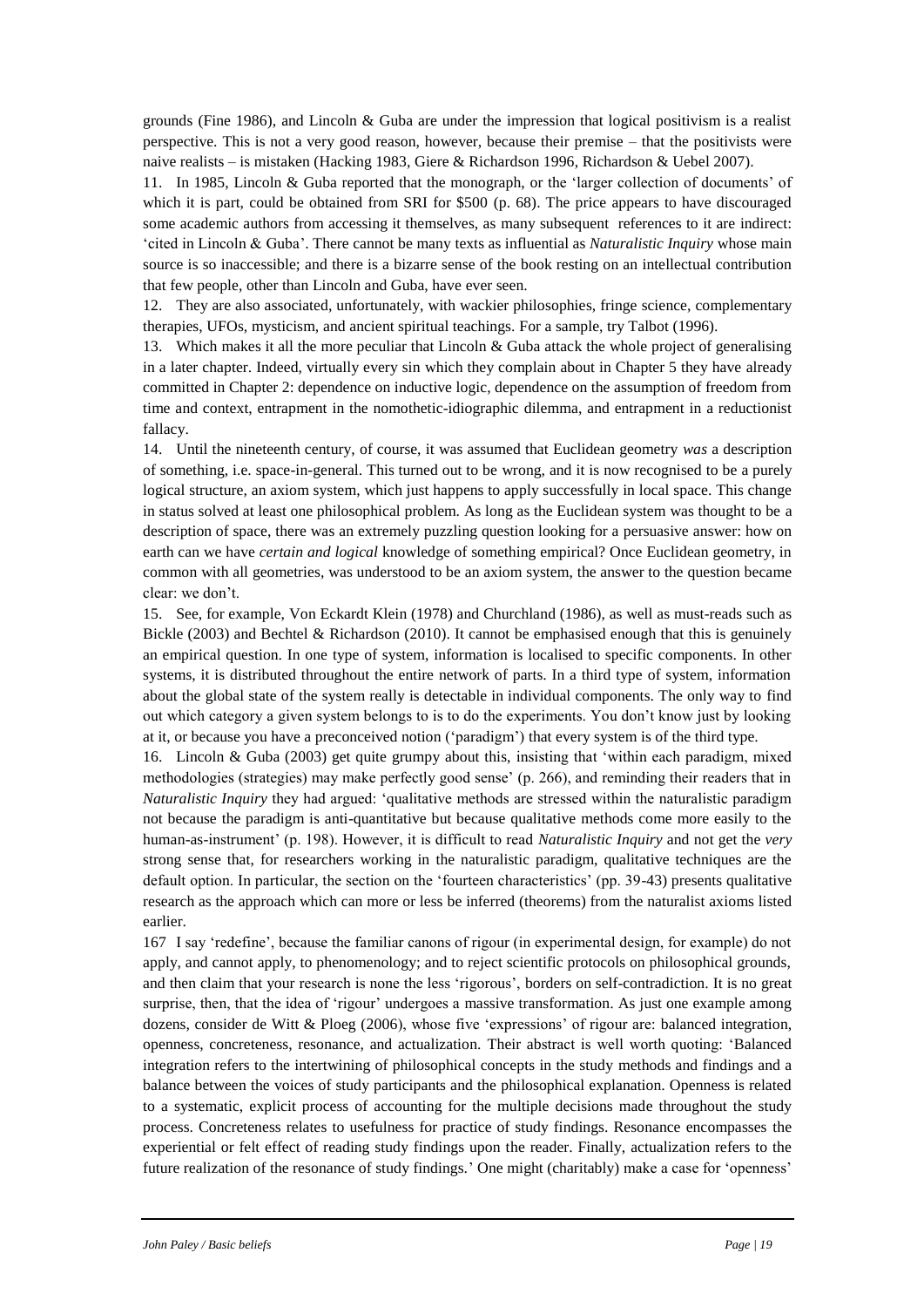in this sense as having something to do with rigour. But to imagine that the *felt effect on the reader*, or *resonance of study findings*, can be even distantly compared to *rigour* is basically to engage in an act of self-deception.

#### **References**

- Bechtel, W. and Abrahamsen, A. (2002) *Connectionism and the Mind: Parallel Processing, Dynamics, and Evolution in Networks (Second Edition),* Blackwell, Oxford.
- Bechtel, W. and Richardson, R. C. (2010) *Discovering Complexity: Decomposition and Localization as Strategies of Scientific Research,* The MIT Press, Cambridge, MA.
- Bickle, J. (2003) *Philosophy and Neuroscience: A Ruthlessly reductionist Account,* Kluwer Academc Publishers, Dordrecht.
- Borland, J. H. (1990) Postpositivist inquiry: implications of the 'new philosophy of science' for the field of the education of the gifted. *Gifted Child Quarterly,* **34**(4), 161-167.
- Bousso, R. (2002) The holographic principle. *Reviews of Modern Physics,* **74**, 825-874.

Carnap, R. (1963) Intellectual autobiography. In *The Philosophy of Rudolph Carnap* (Ed, Schlipp, P. A.) Cambridge University Press, London, pp. 3-84.

- Chown, M. (2009) Our world may be a giant hologram. *New Scientist*, 2691, 15th January 2009.
- Churchland, P. S. (1986) *Neurophilosophy: Toward a Unified Science of the Mind/Brain,* MIT Press, Cambridge, MA.
- Curtis, K., Dhar, L., Hill, A., Wilson, W. and Ayres, M. (2010) *Holographic Data Storage: From Theory to Practical Systems,* Wiley-Blackwell, Oxford.
- de Witt, L. and Ploeg, J. (2006) Critical appraisal of rigour in interpretive phenomenological nursing research. *Journal of Advanced Nursing,* **55**(2), 215-229.
- Elster, J. (2007) *Explaining Social Behaviour: More Nuts and Bolts for the Social Sciences,* Cambridge University Press, Cambridge, UK.
- Faye, J. (2010) Heisenberg's invention of the Copenhagen interpretation. *Metascience,* **19**, 239-242.
- Fine, A. (1986) *The Shakey Game: Einstein, Realim, and the Quantum Theory,* University of Chicago Press, Chicago.

Friedman, M. (1999) *Reconsidering Logical Positivism,* Cambridge University Press, Cambridge, UK.

Giere, R. N. and Richardson, A. W. (Eds.) (1996) *Origins of Logical Empiricism,* University of Minnesota Press, Minneapolis, MN.

Glennam, S. (2002) Rethinking mechanistic explanation. *Philosophy of Science,* **69**, S342-S353.

- Goldfarb, W. (2005) On Gödel's way in: the influence of Rudlf Carnap. *The Bulletin of Symbolic Logic,* **11**(2), 185-193.
- Greenstreet, W. (2006) Spiritual wellbeing and spiritual distress. In *Integrating Spirituality in Health and Social Care* (Ed, Greenstreet, W.) Radcliffe Publishing, Oxford.
- Guba, E. (1990) The alternative paradigm dialog. In *The Paradigm Dialog* (Ed, Guba, E.) Sage, Newbury Park, CA, pp. 17-27.
- Hacking, I. (1983) *Representing and Intervening,* Cambridge University Press, Cambridge, UK.
- Hedström, P. (2005) *Dissecting the Social: On the Principles of Analytical Sociology,* Cambridge University Press, Cambridge, UK.
- Hedström, P. and Swedberg, R. (Eds.) (1998) *Social mechanisms: An Analytical Approach to Social Theory,* Cambridge University Press, Cambridge, UK.
- Kandel, E. R., Schwartz, J. R. and Jessell, T. (2000) *Principles of Neural Science: 4th Edition,*  McGraw-Hill, New York.
- Kikuchi, J. F. (2003) Nursing knowledge and the problem of worldviews. *Research and Theory for Nursing Practice,* **17**, 7-17.
- Lincoln, Y. S. and Guba, E. G. (1985) *Naturalistic Inquiry,* Sage, Beverly Hills, CA.
- Lincoln, Y. S. and Guba, E. G. (2003) Paradigmatic controversies, contradictions, and emerging influences. In *The Landscape of Qualitative Research: Theories and Issues. Second Edition* (Eds, Denzin, N. K. and Lincoln, Y. S.) Sage, Thousand Oaks, CA, pp. 253-291.